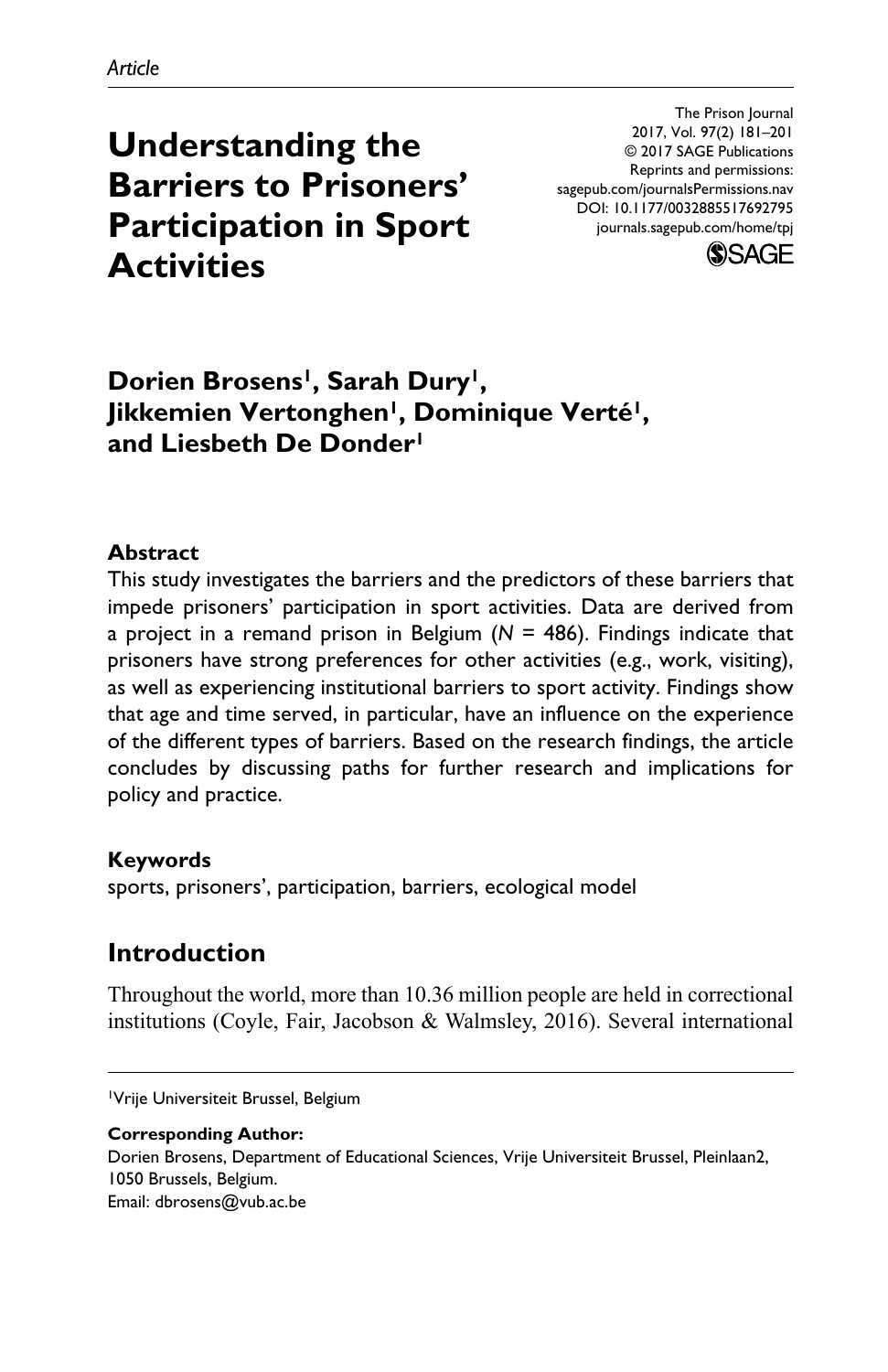regulations articulate that these people may not be excluded from the normal services provided to society. Notwithstanding the fact that each country and prison system has its own laws and regulations, the Standard Minimum Rules for the Treatment of Prisoners (United Nations, 1955) and The European Prison Rules (Committee of Ministers, 2006) stipulate the right for prisoners to have access to sport activities. In Belgium and Denmark, sport has mainly a recreational role, while in other countries (e.g., Spain, Romania) it is considered a form of education (Devís-Devís, Peirró-Veler, & Martos-García, 2012).

International research on sports in correctional institutions is rather scarce and has focused predominantly on the benefits of participation (Meek, 2014). First, doing exercise improves physical health (Gallant, Sherry, & Nicholson, 2015; Nelson, Specian, Tracy, & DeMello, 2006; Vaiciulis, Kavaliauskas, & Radisauskas, 2011) and psychological functioning (Cooper & Berwick, 2001; Martos-García, Devís-Devís, & Sparkes, 2009). Second, exercise helps to alleviate stress, depression, and anxiety (Buckaloo, Krug, & Nelson, 2009; Gallant et al., 2015; Verdot, Champely, Clément, & Massarelli, 2010); decreases feelings of hopelessness (Cashin, Potter, & Butler, 2008); and results in fewer complaints of insomnia (Elger, 2009). Performing sports activities can thus be seen as a coping mechanism to combat mental and emotional distress (Buckaloo et al., 2009; Meek & Lewis, 2014b) and, consequently, as a way to improve confidence and self-esteem (Ozano, 2008). Third, participation in sports improves social order within a prison. Inmates who take part in sport activities are less likely to cause trouble or to get involved in conflicts (Martos-García et al., 2009; Meek & Lewis, 2014a).

Given the multiple benefits of prison-based sport activity, it is important to identify factors that might lead to greater participation. In comparison with the extensive international literature on the benefits of participation, there are few studies which focus on inmate motivation for sports activity by examining the factors which motivate them. Exercise provides a means for prisoner distraction, relaxation, relief from boredom, and energy release (Condon, Hek, & Harris, 2008; Digennaro, 2010; Frey & Delaney, 1996; Martos-García et al., 2009). Taking part in prison sport activities is viewed as pass time for getting through the day (Martos-García et al., 2009; Sabo, 2001). For some prisoners, it offers an alternative to substance abuse (Martos-García et al., 2009) or the opportunity to form social bonds with other inmates (Condon et al., 2008).

Studying the motivating factors for prisoner sports participation also involves studying the barriers that impede their participation. A literature review by Brosens (2013) found studies on barriers to sports activities' participation in prison fragmented and almost nonexistent. Furthermore, Johnsen (2001) suggests that prisoners who do not do sports should more often be included in research and given a voice.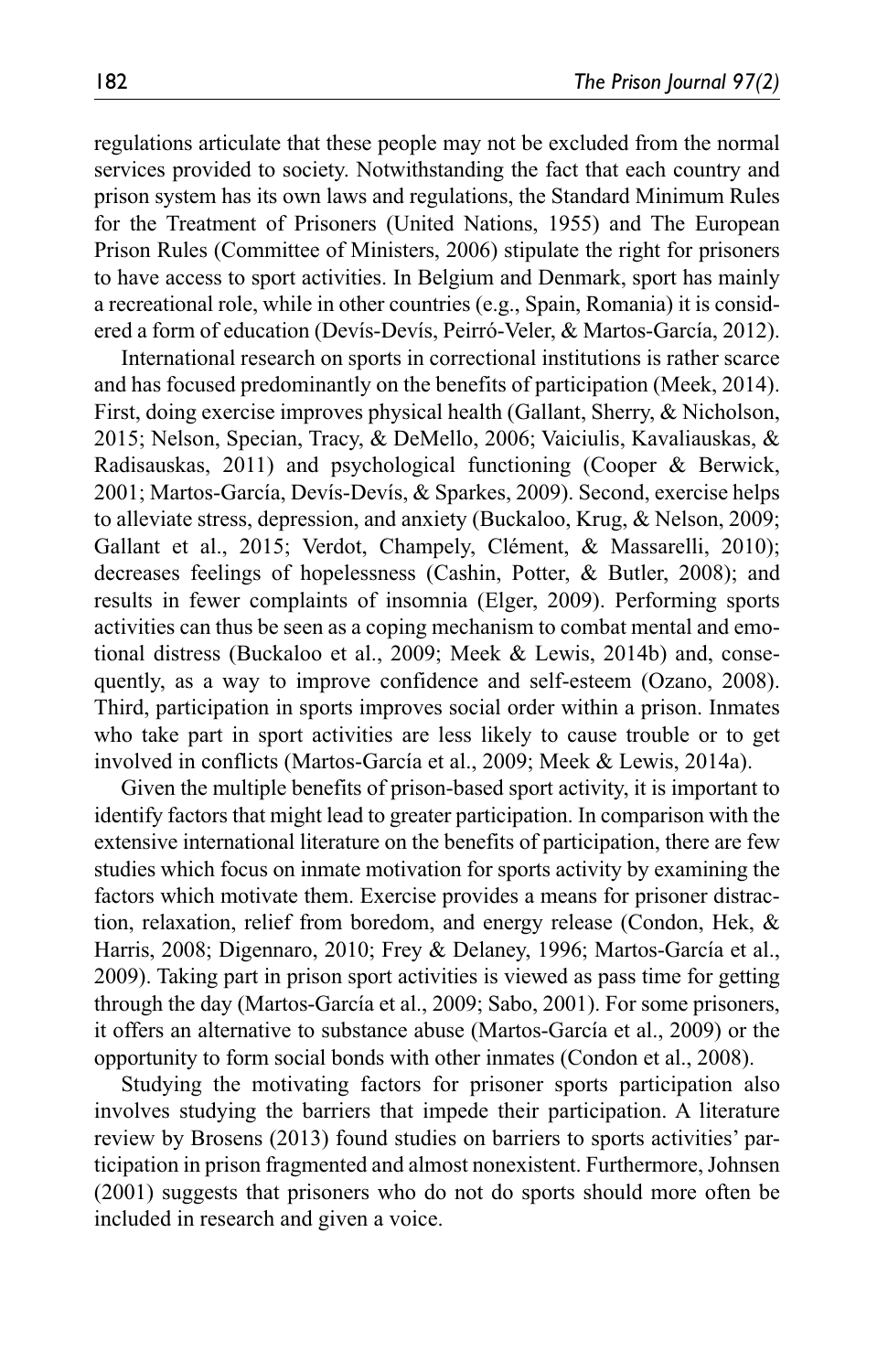Consequently, the aim of the present study is to gain an insight into the barriers that impede prisoners' participation in sport activities and into the predictors of the experience of these barriers. Given the scarcity of relevant research, this article begins with a review of the literature on community barriers to sports participation that individuals experience in these settings.

## **Barriers to Participation in Sport Activities Within Community Settings**

There are different means to classify the barriers to participation in sport activities. The most traditional one is dividing barriers which are internal and external to an individual (e.g., Chinn, White, Harland, Drinkwater, & Raybould, 1999; Daskapan, Tuzun, & Eker, 2006; Gomez-Lopez, Granero Gallegos, & Baena Extremera, 2010). Internal barriers are, for example, a lack of energy, lack of motivation and lack of self-efficiency. Lack of resources, lack of social support and lack of access to transport are examples of external barriers (e.g., Chinn et al., 1999; Daskapan et al., 2006). Another useful model to categorize the barriers to participation in sport activities is Bronfenbrenner's ecological model (Brosens, 2013; Gyurcsik, Spink, Bray, Chad, & Kwan, 2006). Bronfenbrenner (1979) states that behavior is affected by one's environment. Several ecological systems are considered to have an effect upon that behavior—more specifically, the micro, meso, exo, and macro systems. The microsystem refers to an individual's immediate surroundings. The mesosystem includes the social interactions that take place in the immediate environment (e.g., family, friends, school, neighborhood). The exosystem goes beyond the individual's environment and emphasizes the role of organizations in affecting behavior. Finally, the macrosystem is about the broader influences of culture, policy, values, norms, and so on.

McLeroy, Bibeau, Steckler, and Glanz (1988) adopt the ecological model of Bronfenbrenner to explain health behavior and transform the different ecological systems into five kinds of factors that determine behavior: intrapersonal factors (micro), interpersonal factors (meso), institutional factors (exo), and community factors and public policy (macro). Intrapersonal factors are associated with individual characteristics and include psychological and biological variables, like having a negative attitude toward sports. Interpersonal factors are related to (in)formal social networks and support systems, for example, a lack of support from significant others. Institutional factors are associated with the organization. Having no sufficient access to sports activities can be considered an institutional barrier. Community factors include the relationships between institutions, organizations, and social networks within defined boundaries (e.g., a municipality), and public policy concerns related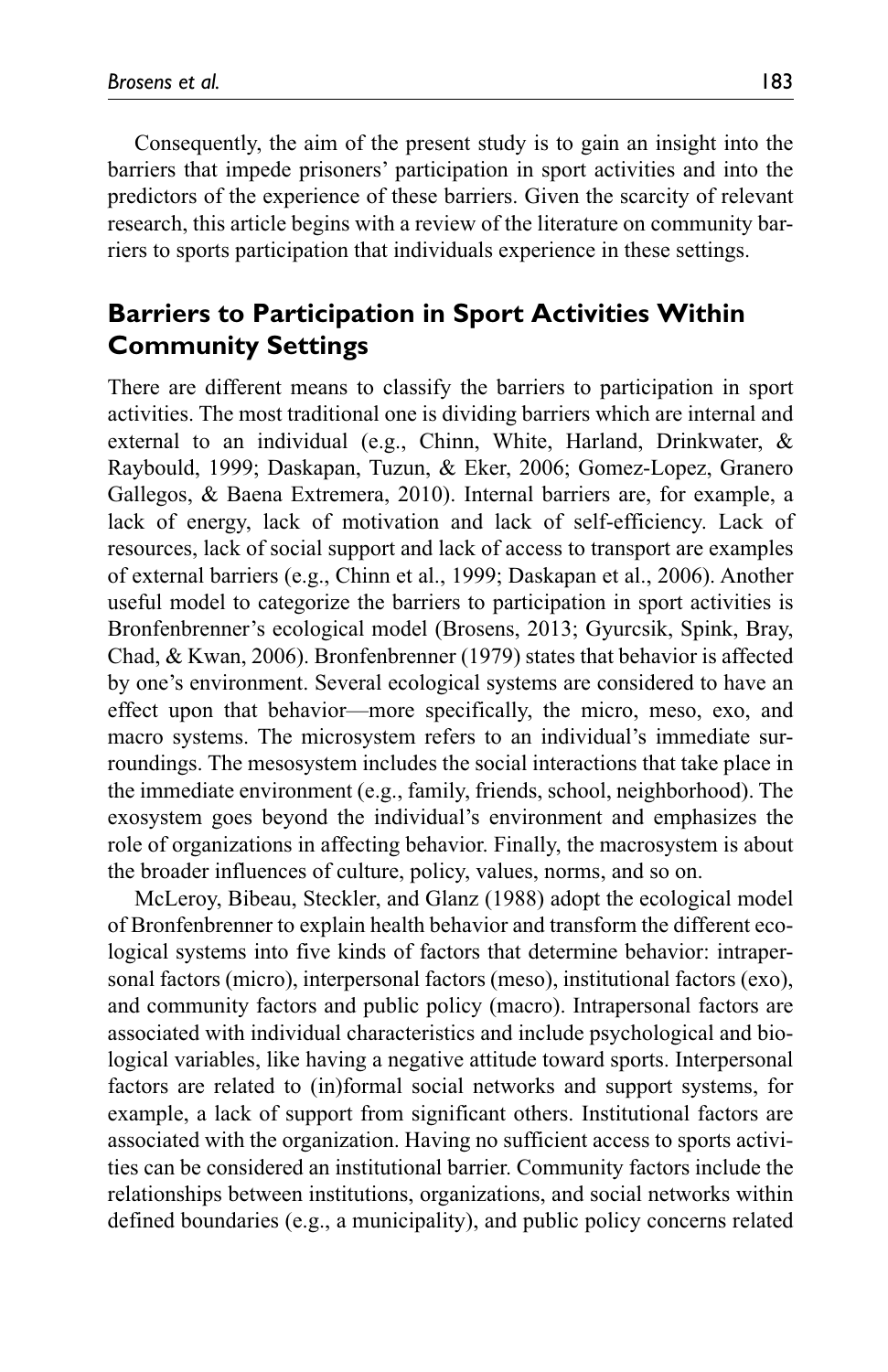to local, state, national, and supranational laws and policies (Gyurcsik et al., 2006; McLeroy et al., 1988; Sallis, Bauman, & Pratt, 1998). According to Gyurcsik et al. (2006), the traditional classification of barriers as internal or external to an individual can be included in the ecological model. Internal barriers can be considered as intrapersonal; external barriers refer to the other four categories.

# **Barriers to Participation in Sport Programs in Prison**

There are only a limited number of scholars who focus explicitly on prisoner perceived barriers to participation in sport activities. For instance, Meek (2014) and Meek and Lewis (2014b) investigate the barriers among female prisoners. While they divided the barriers into those internal and external to an individual, we use a broader ecological model (i.e., intrapersonal, institutional, situational, etc.) to present their findings. The most commonly identified reasons for female prisoner nonparticipation are a lack of interest (intrapersonal), no activities available in which they want to take part (institutional) or physical health issues (intrapersonal). Other reasons are having negative attitudes toward sports (intrapersonal), considering these activities as a form of punishment (intrapersonal), or being unaware of the activities offered (informational). Furthermore, the following practical barriers (institutional) are reported: insufficient time, no timely release from cells for participation, banishment from participation (e.g., being temporarily segregated), and scheduling of activities at the same time (Meek, 2014; Meek & Lewis, 2014b). Other researchers do not explicitly focus on hindrances, but implicitly mention some barriers for older prisoners. For example, some older prisoners do not take part in sports because they do not want to compete with their younger fellow inmates (interpersonal; Leigey, 2007), or are refused access because they are not considered to be sufficiently fit (institutional; Condon et al., 2008).

Limited research offers variables that have an influence on the sport participation of prisoners. For instance, participation rates differ according to prisoners' age and gender. Younger prisoners are more likely to take part in sports (Lewis & Meek, 2012); male prisoners as well compared with their female counterparts (Meek, 2014). Participation rates are higher among female prisoners who have been in prison before and work inside. However, ethnicity and time served are not related to participation (Meek, 2014). Having insight into the profile of sport participants is one aspect. However, research on the factors that influence the experience of barriers that hinder prisoners' participation in sport activities is scarce.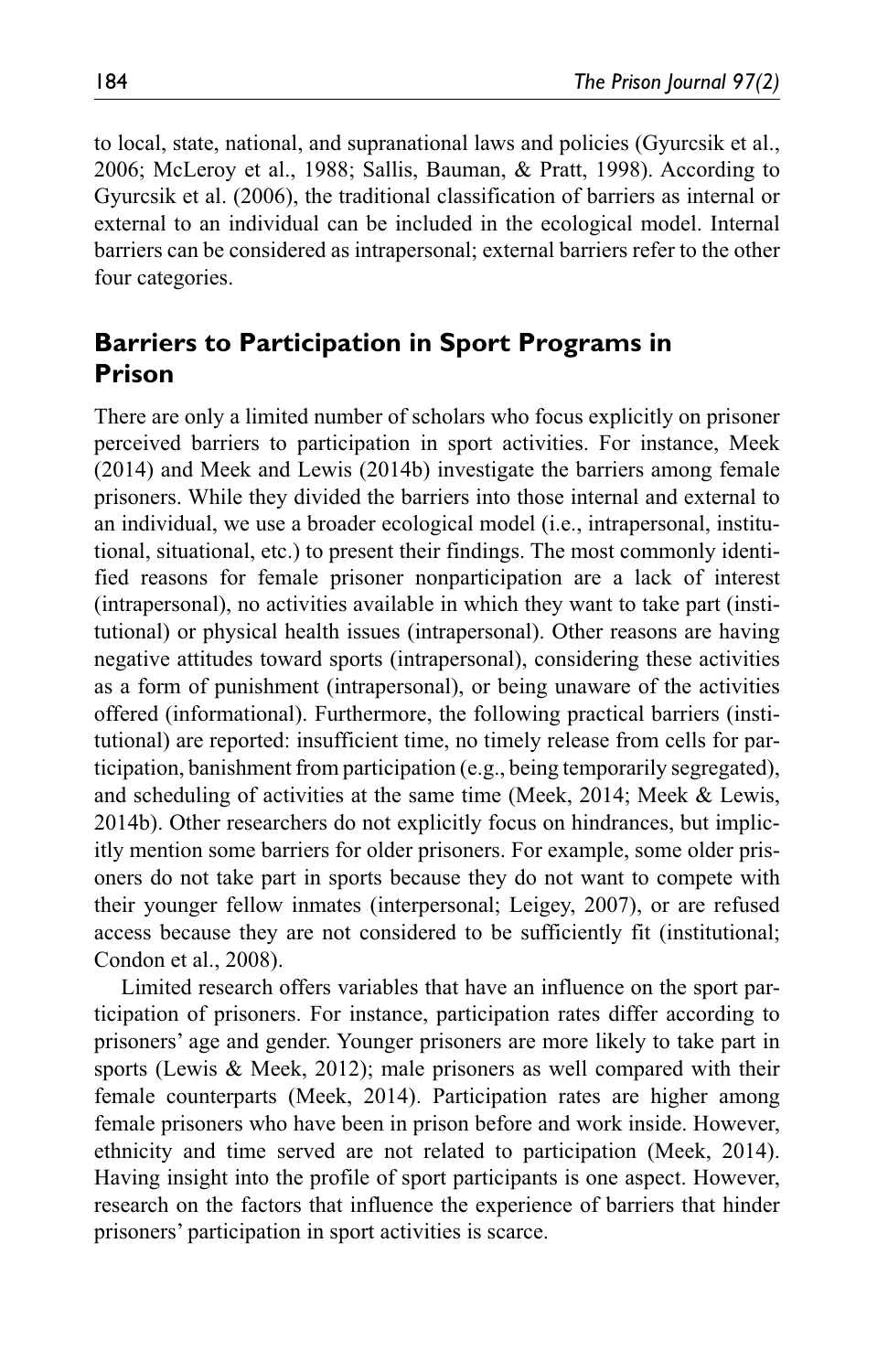# **Aim**

The objective of this present study is to investigate the barriers that impede prisoners' participation in sport activities and to examine whether individual or prison-related characteristics have an influence on how different types of barriers are experienced. The barriers are classified using an ecological framework (e.g., Bronfenbrenner, 1979; Gyurcsik et al., 2006; McLeroy et al., 1988). The following research questions are addressed:

**Research Question 1:** What barriers to participation in sport activities do prisoners experience?

**Research Question 2:** What are the individual and prison-related predictors connected to the different types of barriers?

# **Method**

## *Sample*

Participants in this study were prisoners confined in a remand prison in Belgium for men and women. The goal was to include the entire prison population  $(N = 677)$ . However, not all prisoners were available for the research project (e.g., being temporarily segregated, hospitalized, having the status of semi-liberty;  $n = 20$ ). Therefore, 486 prisoners volunteered to participate, achieving a final response rate of 73.97%. Some respondents failed to answer some questions, which resulted in having a slightly different number of respondents for the different variables reported below.

## *Data Collection*

This study is a part of a larger research project on participation in six kinds of prison programs (i.e., sport activities, educational courses, socio-cultural activities, library, vocational training, and mental health services). Data were gathered in October 2012 using a structured questionnaire that was available in 13 languages (Albanian, Arabic, Dutch, English, Farsi, French, German, Italian, Polish, Romanian, Russian, Spanish, and Turkish). The questionnaires were administered in classrooms within the correctional institution, and more than 20 volunteers assisted with the data collection. The volunteers were activity organizers or members of the university. Some of them were present in the classroom to answer questions from the participants and to offer help to prisoners with writing and reading difficulties. From the beginning, potential participants were assured that participation was voluntary and that they could withdraw at any point without an explanation. The Ethical Committee of the University granted approval for the study.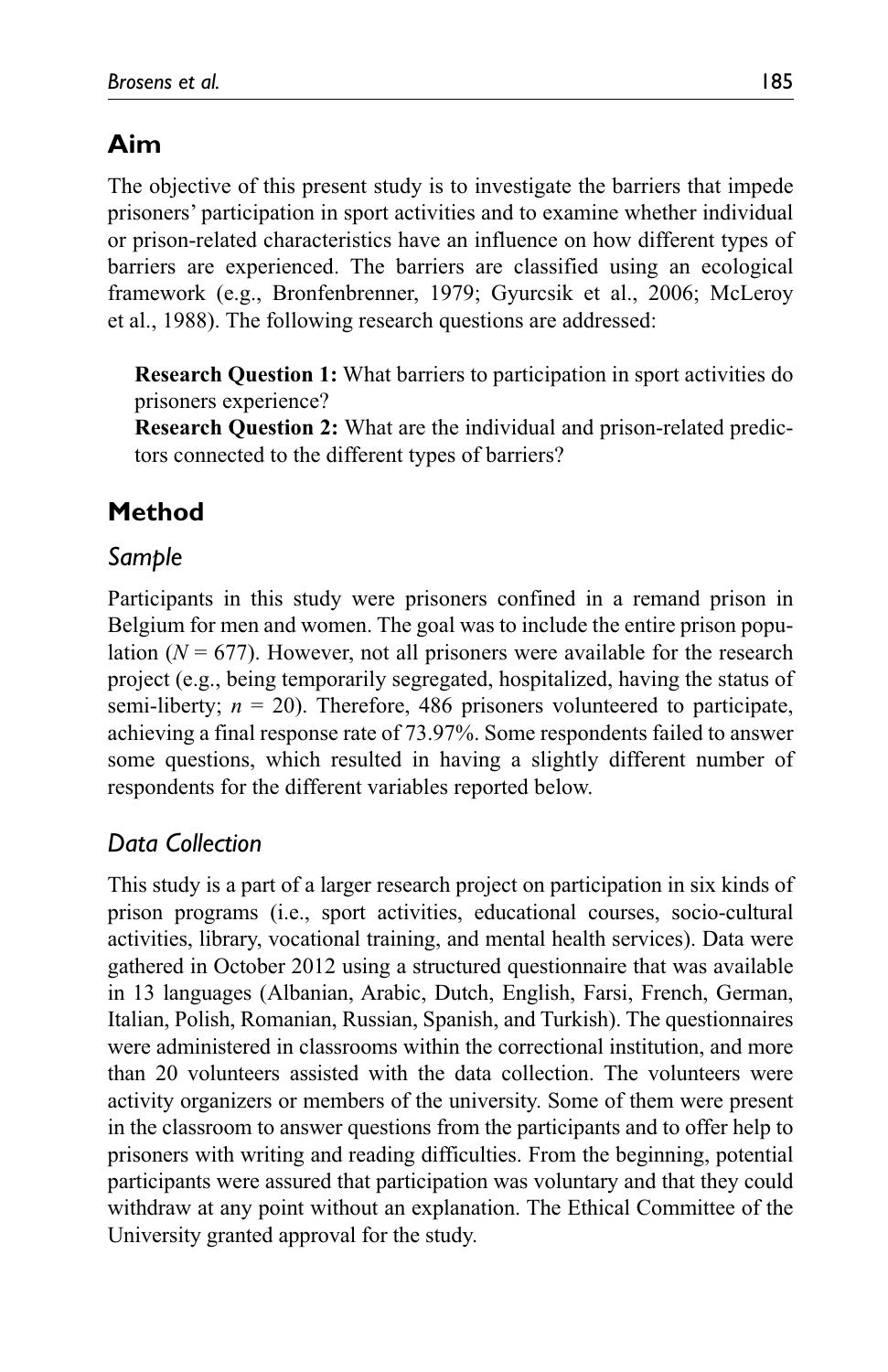### *Measures*

*Dependent variables.* To gain an insight into the barriers that impede prisoners' participation in sport activities, we asked the nonparticipants the following question: "Why did you not take part in any sports in the past month? Please check the appropriate answer(s)." Respondents were shown a list of 23 different reasons for nonengagement. Afterwards, we grouped these barriers into one of the five different categories of the ecological model: intrapersonal (micro), having other preferences (micro), interpersonal (meso), institutional (exo), and informational (exo). Each category was formed into a dichotomous variable  $(0 = not$  experiencing this kind of barrier,  $1 =$  experiencing this kind of barrier).

*Independent variables.* Individual characteristics and prison-related characteristics were utilized as independent variables. The individual characteristics included gender (0 = *male*, 1 = *female*), age (continuous), nationality (1 = *Belgian*, 2 = *other European nationality*, 3 = *non-European nationality*), education (i.e., numbers of school years attended without kindergarten [continuous]), understanding of the Dutch language (1 = *very good*, 2 = *a little bit*, 3 = *not at all*), and current mental health status. Information about the current mental health status was obtained by using the General Health Questionnaire (GHQ-12). An exploratory factor analysis, using varimax rotation, identified a two-factor solution of *anxiety and depression* (Chronbach's α = .855) and *social dysfunctioning* (Chronbach's  $\alpha$  = .747). A higher score on a scale indicated higher levels of anxiety and depression or social dysfunctioning.

In addition, five prison-related variables were used: doing prison work (0  $= no, 1 = yes$ ), length of confinement (to date; continuous), whether someone was a first-time inmate  $(0 = yes, 1 = no)$ , status  $(1 = accused, 2 = convicted,$  $3 = don't know$ , and expected time of release  $(1 = in less than 6 months, 2 = 3$ *in more than 6 months*,  $3 = I$  *don't know*).

# *Data Analysis*

First, bivariate analyses were used to make comparisons between participants and nonparticipants in sport activities. The analyses consisted of chi-square tests for categorical variables and *t* tests for continuous variables. In the research phase which followed, only the nonparticipants were included. Again, bivariate analyses  $(\chi^2$  tests and *t* tests) were performed to gain an insight into the differences in the barriers experienced. As indicated by Tewksbury and Mustaine (2008), although bivariate analyses can provide a description of the variables that are associated with a certain dependent variable, to better assess the predictors,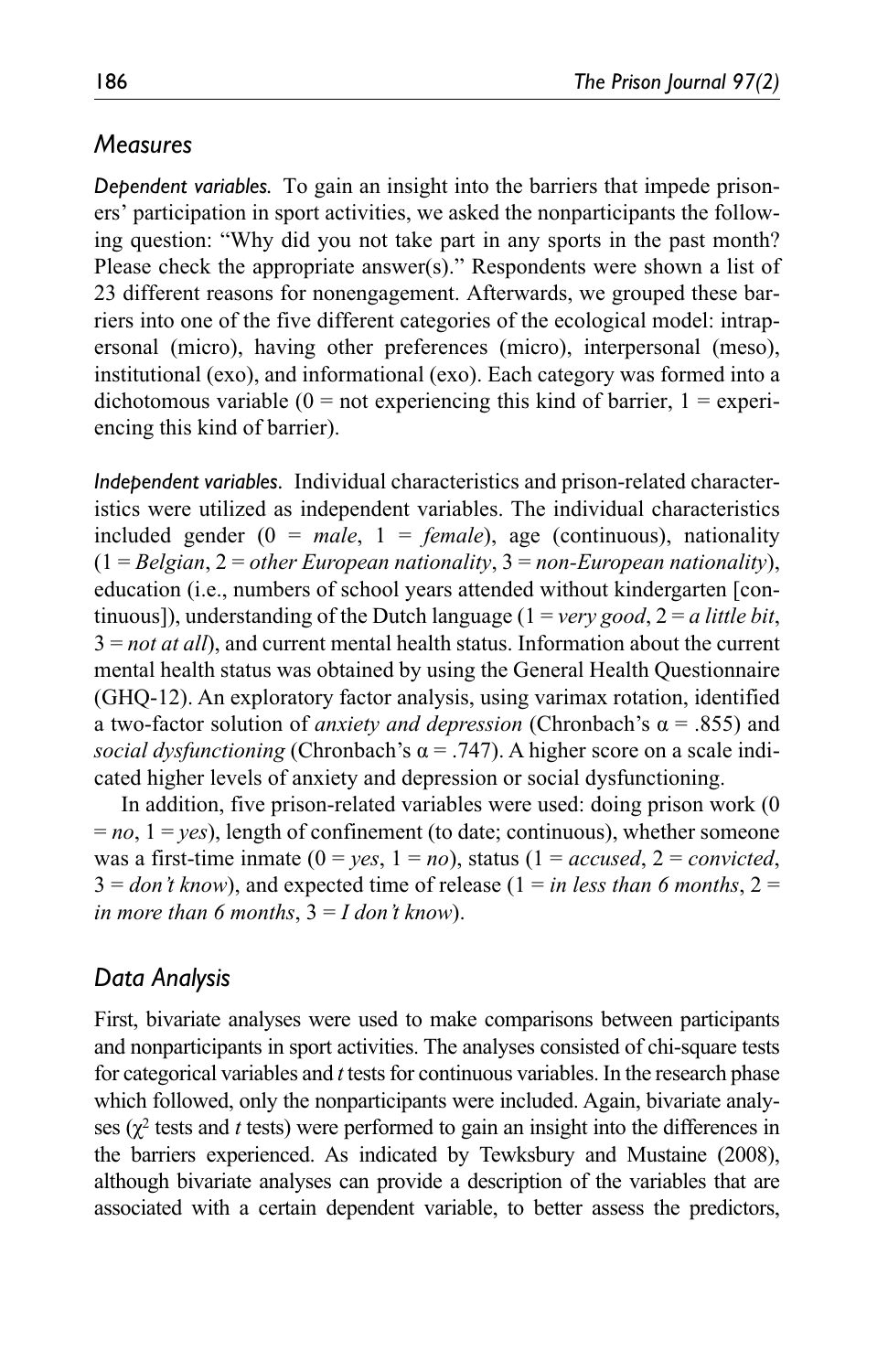multivariate analyses need to be performed. Variables that were significantly related with at least one kind of barrier at a level of  $p < .05$  in the bivariate analyses were included in the binary logistic regression analyses, the last phase of analysis. Given the dichotomous nature of the dependent variables, binary logistic regression analyses were chosen as the appropriate technique. All data were analyzed using SPSS 22.0.

## **Results**

#### *Sample Characteristics*

Table 1 presents percentages and means of participating and nonparticipating prisoners in sport activities. Participants are younger (*M =* 30.76 vs. 34.22), have better social functioning inside prison (*M = 55.70* vs. 62.61), are more often at work inside the institution ( $\chi^2$  = 7.533, 1 *df*), and are more informed about their penal situation (status;  $\chi^2 = 8.226$ , 3 df) compared with nonparticipants. Participants and nonparticipants of sport activities do not differ in terms of gender, ethnicity, school attainment, understanding of the Dutch language, feelings of anxiety and depression, status as a first-time inmate or not, and expected time of release.

#### *Barriers to Exercise Among Prisoners*

Of the respondents, 40.5% had done sports outside their cell in the past month. Among the 59.5% who did not do any sport, a variety of barriers was experienced. Table 2 presents an overview of the barriers that impede prisoners' participation in sport activities. Almost half of the prisoners (44.5%) who did not participate in sport activities had preferences for other activities. Preferring work (23.2%), meeting visitors (19.6%), and going outside for fresh air (15.8%) were the most cited preference barriers. Moreover, these three barriers were also the most important reasons for prisoners to not take part in sports. Almost one third of the nonparticipants (30.1%) reported institutional barriers. Having received no answer to their report note (i.e., request to register; 14.7%) and being on waiting lists (12.5%) were the most frequently cited factors. In addition, 21.3% experienced intrapersonal hindrances (e.g., I do not feel like it—13.2%). Interpersonal and informational hindrances were less cited. About 19% of the prisons who did not practice sports experienced these kinds of barriers. Concerning interpersonal barriers, the most decisive barriers were "not wanting to get into a fight" (9.2%) or "not wanting to be a burden for the prison guards"  $(8.1\%)$ . Likewise, 11.8% "did not know how to sign up" and 10.7% was "not aware of the possibility to take part in sports."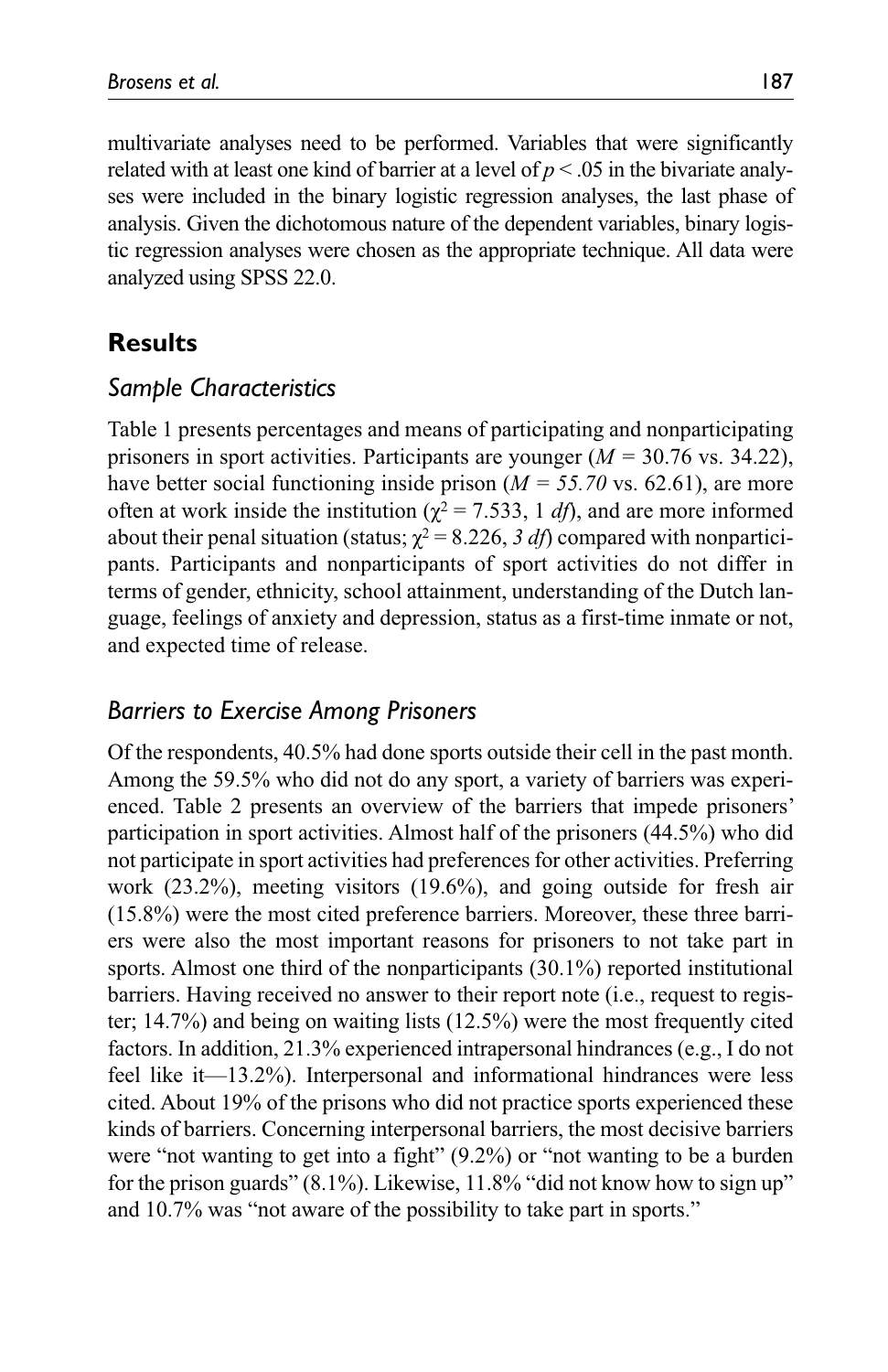|                                |          | Participants<br>$(n = 190)$ |       | Nonparticipants<br>$(n = 279)$ |          |       |  |
|--------------------------------|----------|-----------------------------|-------|--------------------------------|----------|-------|--|
| Variable                       | %        | м                           | SD    | %                              | м        | SD    |  |
| Individual characteristics     |          |                             |       |                                |          |       |  |
| Age                            |          | 30.76**                     | 9.83  |                                | 34.22**  | 10.48 |  |
| Gender                         |          |                             |       |                                |          |       |  |
| Male                           | 39.8     |                             |       | 60.2                           |          |       |  |
| Female                         | 46.3     |                             |       | 53.7                           |          |       |  |
| Ethnicity                      |          |                             |       |                                |          |       |  |
| Belgian                        | 36.7     |                             |       | 63.3                           |          |       |  |
| Other European                 | 46.1     |                             |       | 53.9                           |          |       |  |
| Non-European                   | 42.4     |                             |       | 57.6                           |          |       |  |
| Numbers of school years        |          | 10.17                       | 3.79  |                                | 10.36    | 4.07  |  |
| Understanding of Dutch         |          | 1.71                        | 0.81  |                                | 1.71     | 0.80  |  |
| Current mental health          |          |                             |       |                                |          |       |  |
| Depression and anxiety         |          | 29.53                       | 24.29 |                                | 33.44    | 23.71 |  |
| Social dysfunctioning          |          | 55.70**                     | 23.34 |                                | 62.61**  | 20.99 |  |
| Prison-related characteristics |          |                             |       |                                |          |       |  |
| Doing prison work              |          |                             |       |                                |          |       |  |
| Yes                            | $53.4**$ |                             |       | 46.6**                         |          |       |  |
| No                             | 38.1**   |                             |       | $61.9**$                       |          |       |  |
| Length of confinement          |          | $5.01**$                    | 1.81  |                                | $4.10**$ | 1.85  |  |
| First-time inmate              |          |                             |       |                                |          |       |  |
| Yes                            | 39.8     |                             |       | 60.2                           |          |       |  |
| No                             | 43.5     |                             |       | 56.5                           |          |       |  |
| <b>Status</b>                  |          |                             |       |                                |          |       |  |
| Accused                        | 47.8 **  |                             |       | $52.2**$                       |          |       |  |
| Convicted                      | 40.6**   |                             |       | 59.4**                         |          |       |  |
| Do not know                    | $30.4**$ |                             |       | 69.6**                         |          |       |  |
| Expected time of release       |          |                             |       |                                |          |       |  |
| $< 6$ months                   | 38.1     |                             |       | 61.9                           |          |       |  |
| $> 6$ months                   | 27.6     |                             |       | 72.4                           |          |       |  |
| Don't know                     | 42.3     |                             |       | 57.7                           |          |       |  |
| Total                          | 40.5     |                             |       | 59.5                           |          |       |  |

**Table 1.** Bivariate Comparisons of Participants and Nonparticipants in Sport Activities.

\**p* < .10. \*\**p* < .05.

#### *Bivariate Analyses*

As noted above, 59.5% of the respondents did not take part in sports during the past month. These respondents could indicate five different kinds of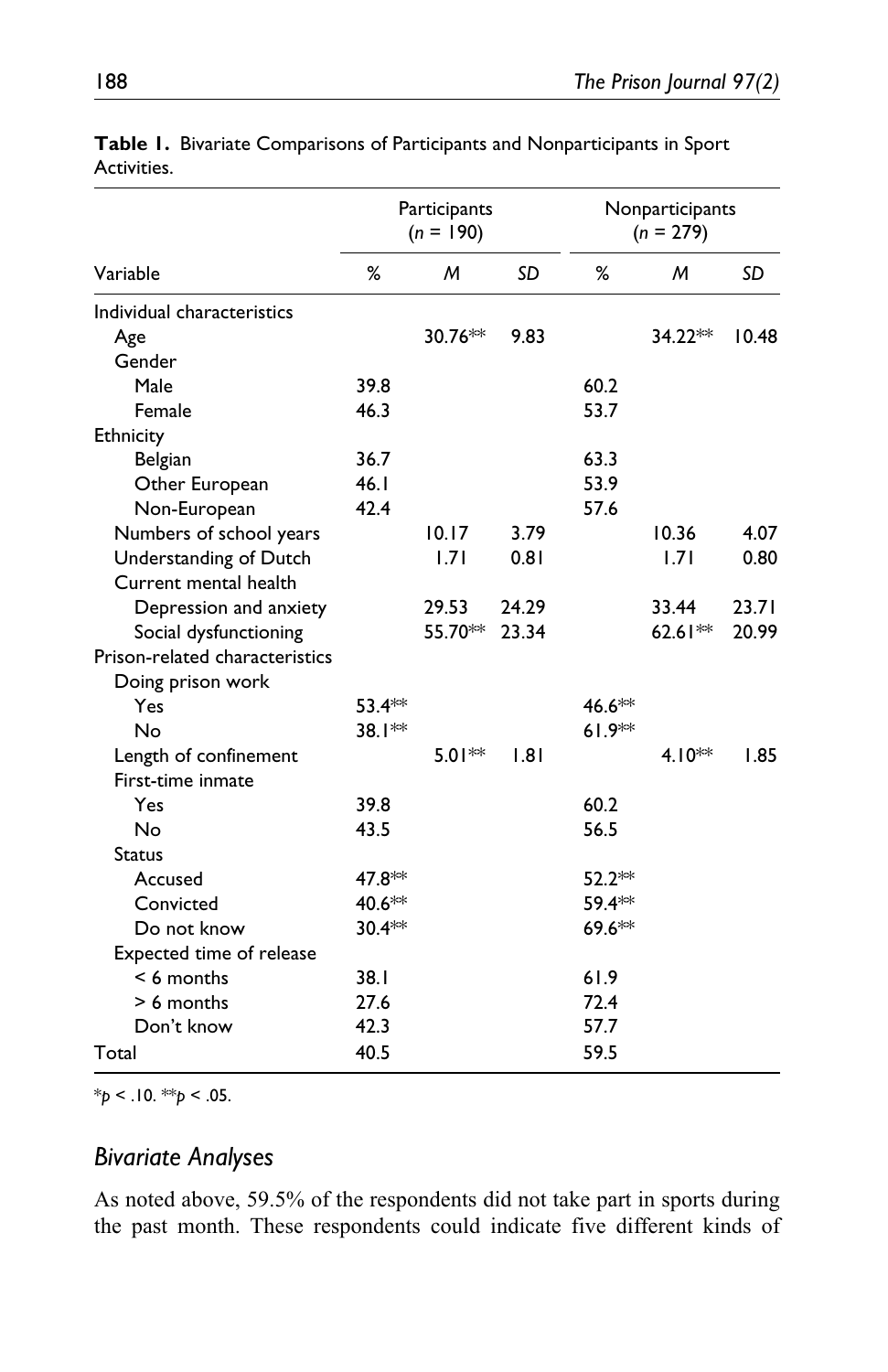| <b>Barriers</b>                                                | ℅    |
|----------------------------------------------------------------|------|
| Preferences (micro)                                            |      |
| I prefer to work                                               | 23.2 |
| I prefer to see my visitors                                    | 16.9 |
| I prefer to go outside for fresh air                           | 15.8 |
| I prefer to do something else                                  | 9.6  |
| I prefer to attend my religious service                        | 7.7  |
| Subtotal                                                       | 44.5 |
| Institutional (exo)                                            |      |
| I wrote a report note but I never received an answer           | 14.7 |
| I wanted to, but the sport activities were full                | 12.5 |
| I'm not allowed to take a shower after playing sports          | 4.8  |
| The sport activities are not interesting                       | 3.3  |
| There were no sport activities outside my cell                 | 2.9  |
| I can't play sports at the moment, because I've been suspended | 0.4  |
| Subtotal                                                       | 30.1 |
| Intrapersonal (micro)                                          |      |
| I don't feel like it                                           | 13.2 |
| I don't like sports                                            | 5.1  |
| I'm too tired to play sports                                   | 4.0  |
| I'm not fit enough because I'm overweight                      | 2.9  |
| Subtotal                                                       | 21.3 |
| Interpersonal (meso)                                           |      |
| I don't want to get into a fight                               | 9.2  |
| I don't want to be a burden for the supervisors                | 8.1  |
| I don't like the atmosphere                                    | 4.8  |
| I don't like to play sports in a group                         | 2.9  |
| Other inmates bully or threaten me                             | 1.8  |
| I've heard some bad things about the sport coaches             | 1.5  |
| Subtotal                                                       | 18.8 |
| Informational (exo)                                            |      |
| I don't know how to sign up                                    | 11.8 |
| I wasn't aware of the possibility to take part in sports       | 10.7 |
| Subtotal                                                       | 18.8 |

**Table 2.** Overview of Barriers to Participation in Sport Indicated by Nonparticipants (*n* = 272).

\**p* < .10. \*\**p* < .05.

barriers to participation. Tables 3 and 4 summarize, respectively, the results of the chi-square tests and independent *t* tests to examine whether there was a difference in the barriers experienced based on various features. Different variables were associated with experiencing barriers.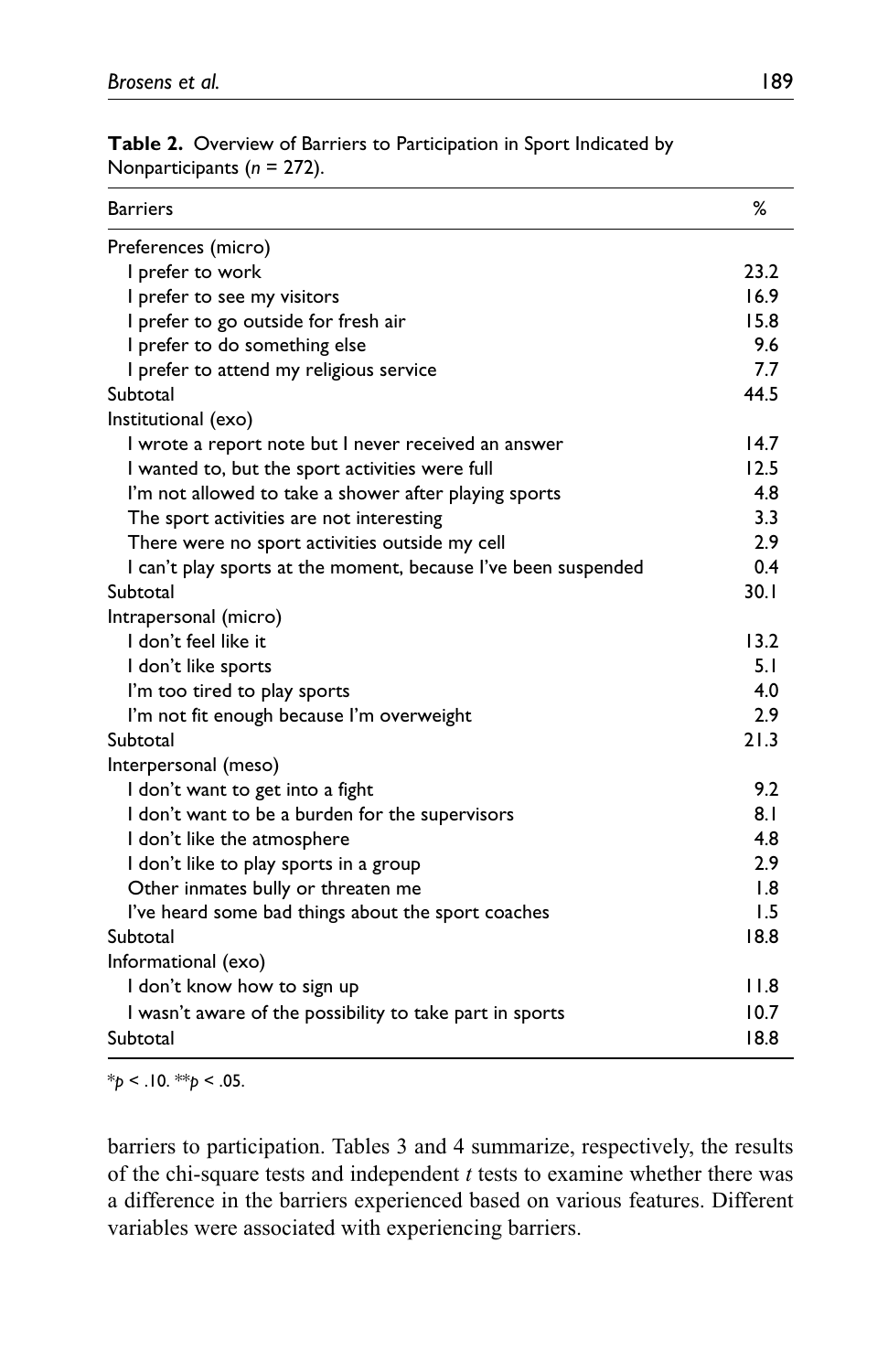|                          |                | Micro         |     | Meso        |                 | Exo           |              |               |                 |               |
|--------------------------|----------------|---------------|-----|-------------|-----------------|---------------|--------------|---------------|-----------------|---------------|
|                          |                | Intrapersonal |     | Preferences |                 | Interpersonal |              | Institutional |                 | Informational |
| Variables                | n              | %             | n   | %           | $\mathsf{n}$    | %             | $\mathsf{n}$ | %             | $\mathsf{n}$    | %             |
| Gender                   |                |               |     |             |                 |               |              |               |                 |               |
| Male                     | 48             | $19.6**$      | 104 | 42.4**      | 44              | 18.0          | 75           | 30.6          | 44              | 18.0          |
| Female                   | $\overline{0}$ | 37.0**        | 17  | $63.0**$    | $\overline{7}$  | 25.9          | 7            | 25.9          | $\overline{7}$  | 25.9          |
| Nationality              |                |               |     |             |                 |               |              |               |                 |               |
| Belgian                  | 28             | 25.7          | 52  | $47.7*$     | 18              | 16.5          | 27           | 24.8          | 3               | 11.9**        |
| European                 | 12             | 17.4          | 36  | $52.2*$     | 3               | 18.8          | 23           | 33.3          | 17              | 24.6**        |
| Non-European             | 4              | 18.2          | 27  | $35.1*$     | 16              | 20.8          | 26           | 33.8          | 20              | 26.0**        |
| Working inside           |                |               |     |             |                 |               |              |               |                 |               |
| Yes                      | 12             | 25.0          | 32  | 66.7**      | 6               | 12.5          | 10           | 20.8          | 3               | $6.3**$       |
| No                       | 39             | 20.2          | 69  | 35.8**      | 35              | 8.1           | 62           | 32.1          | 39              | 20.2**        |
| <b>Status</b>            |                |               |     |             |                 |               |              |               |                 |               |
| Accused                  | 16             | 17.4          | 32  | 34.8        | 17              | 18.5          | 29           | 31.5          | 17              | 18.5          |
| Convicted                | 3              | 21.7          | 23  | 38.3        | 10              | 16.7          | 9            | 31.7          | 12              | 20.0          |
| Don't know               | 3              | 20.3          | 31  | 48.4        | 9               | 4.1           | 15           | 23.4          | $\mathbf{H}$    | 17.2          |
| First-time inmate        |                |               |     |             |                 |               |              |               |                 |               |
| Yes                      | 26             | 18.8          | 61  | 44.2        | 17              | $12.3**$      | 42           | 30.4          | 28              | 20.3          |
| No                       | 25             | 22.1          | 46  | 40.7        | 26              | $23.0**$      | 31           | 27.4          | 17              | 15.0          |
| Expected time of release |                |               |     |             |                 |               |              |               |                 |               |
| $< 6$ months             | 19             | 27.5          | 30  | 43.5        | $\overline{13}$ | 18.8          | 20           | 29.0          | $\overline{10}$ | 14,5          |
| > 6 months               | 5              | 25.0          | 12  | 60.0        | 3               | 15.0          | 8            | 40.0          | T               | 5.0           |
| Don't know               | 9              | 16.4          | 24  | 43.6        | 9               | 16.4          | 13           | 23.6          | 4               | 25.5          |

|                                    |  |  |  | <b>Table 3.</b> Bivariate Analyses $(\chi^2)$ on the Barriers That Hinder Prisoners' |
|------------------------------------|--|--|--|--------------------------------------------------------------------------------------|
| Participation in Sport Activities. |  |  |  |                                                                                      |

First, women and prisoners who were already in prison for a longer period of time were more likely to report intrapersonal barriers (respectively,  $\gamma^2 = 4.412$ , *1 df; M* = 4.55 vs. 3.95).

Second, women ( $\chi^2$  = 4.144, *1 df*), prisoners with a longer current sentence length (*M =* 4.48 vs. 3.78), prisoners who worked inside the prison  $(\gamma^2 = 15.091, 1 \text{ df})$ , and older prisoners  $(M = 36.21 \text{ vs. } 32.49)$  more frequently had preferences for other activities.

Third, interpersonal barriers were more frequently expressed by prisoners with more than one prison experience ( $\chi^2 = 5.001$ , 1 *df*) and by those with more feelings of anxiety and depression (*M =* 46.46 vs. 30.93).

Fourth, prisoners who experienced institutional barriers were younger than prisoners who did not report these barriers  $(M = 30.86 \text{ vs. } 35.56)$ .

The last category, the informational barriers, was associated with five variables. Non-European and other European prisoners reported more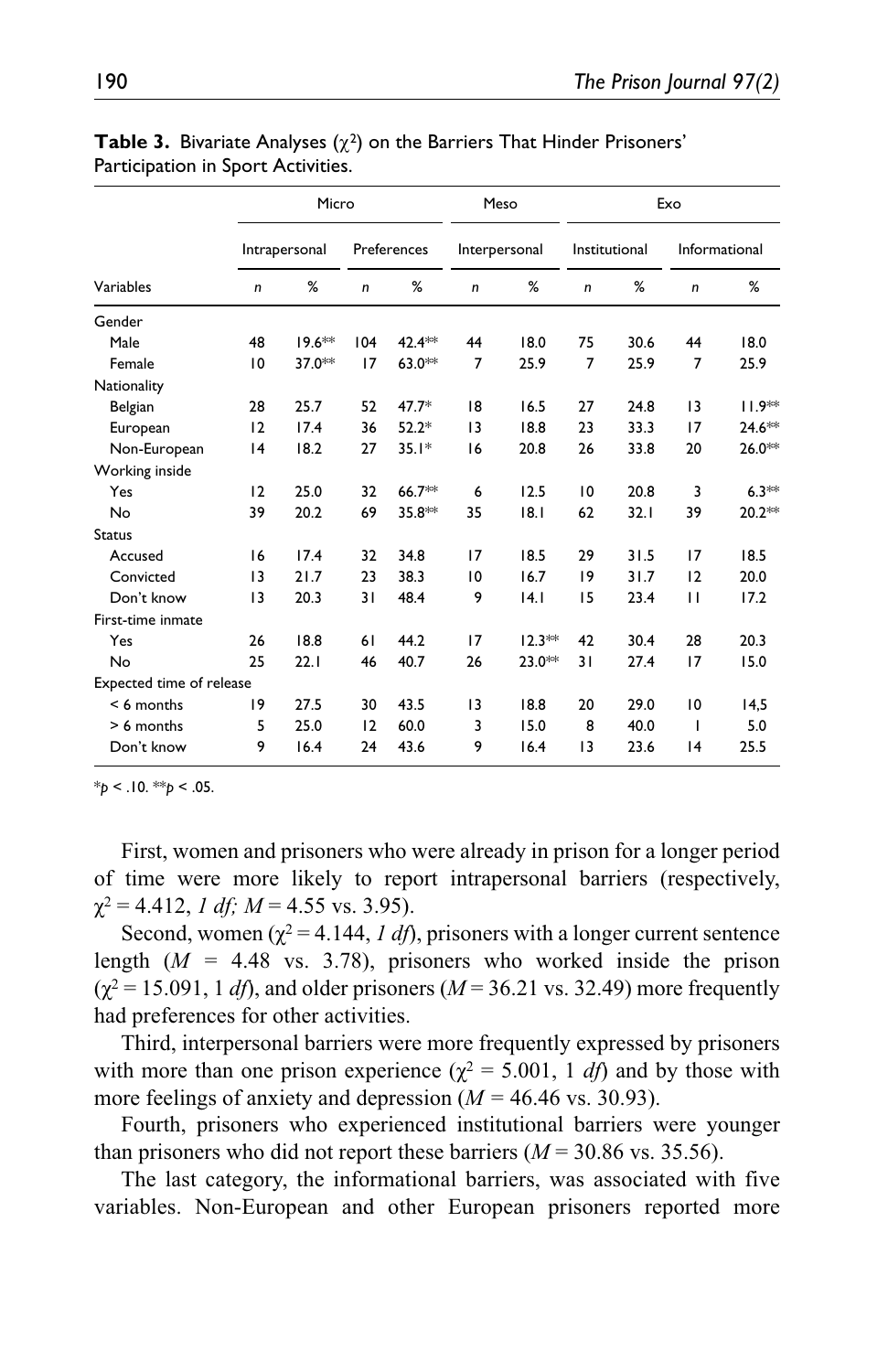|                            | Micro         |          |             |                 | Meso          |           | Exo           |          |                 |          |
|----------------------------|---------------|----------|-------------|-----------------|---------------|-----------|---------------|----------|-----------------|----------|
|                            | Intrapersonal |          | Preferences |                 | Interpersonal |           | Institutional |          | Informational   |          |
| Variables (M)              | Yes           | No       | Yes         | No              | Yes           | No        | Yes           | No       | Yes             | No       |
| Age                        | 33.32         | 34.38    |             | 36.21** 32.49** | $36.48*$      | 33.63*    | 30.86**       | 35.56**  | 34.43           | 34.09    |
| Numbers of<br>school years | 10.55         | 10.37    | 9.98        | 10.75           | 9.67          | 10.57     | 9.84          | 10.65    | $9.55*$         | $10.60*$ |
| Understanding<br>of Dutch  | 1.59          | 1.74     | 1.81        | 1.71            | 1.72          | 1.71      | 1.73          | 1.70     | $2.10**$        | $1.62**$ |
| Length of<br>confinement   | $4.55***$     | $3.95**$ | 4.48**      | $3.78***$       | $3.65*$       | $4.17*$   | 4.11          | 4.06     | $3.40**$        | $4.22**$ |
| Anxiety and<br>depression  | 33.64         | 32.96    | 30.56       | 34.72           | 46.46**       | $30.93**$ | $38.13*$      | $30.67*$ | 50.50** 30.26** |          |
| Social<br>dysfunctioning   | 60.94         | 62.98    | 61.84       | 63.01           | 68.89         | 61.24     | 66.20         | 60.78    | 72.67** 60.48** |          |

**Table 4.** Bivariate Analyses (*t* Test) on the Barriers That Hinder Prisoners' Participation in Sport Activities.

informational barriers compared with Belgian prisoners ( $\chi^2 = 7.167$ , 2 *df*). Informational barriers were also experienced more by prisoners with a poorer language understanding  $(M = 2.10 \text{ vs. } 1.62)$  and by prisoners who did not work inside ( $χ² = 5.204$ , 1 *df*). Experiencing informational barriers decreased over time  $(M = 3.40 \text{ vs. } 4.22)$ . Finally, prisoners with a higher score on the social dysfunctioning scale expressed more informational barriers (*M =* 72.67 vs. 60.48).

### *Logistic Regression Results*

After having controlled for outliers and multicollinearity, binary logistic regressions were conducted. All the variables that were at least significantly related (i.e.,  $p < .05$ ) with one category of barriers were included in the multivariate models, resulting in nine predictor variables. Expected time of release, status, and numbers of school years attended were excluded as they were never significantly related at bivariate level. In total, 124 independent cases were included in the regression models, which meets the suggestion of having 10 events per variable (EPV) to obtain reliable regression coefficients (EPV:  $124/9 = 13.78$ ; Hosmer, Lemeshow, & Sturdivant, 2013; Peduzzi, Concato, Kemper, Holdford, & Feinstein, 1996). The results are presented in Tables 5 (micro barriers), 6 (meso barriers), and 7 (exo barriers). Pseudo *R*2 was calculated to test how much of the variance is explained by the model.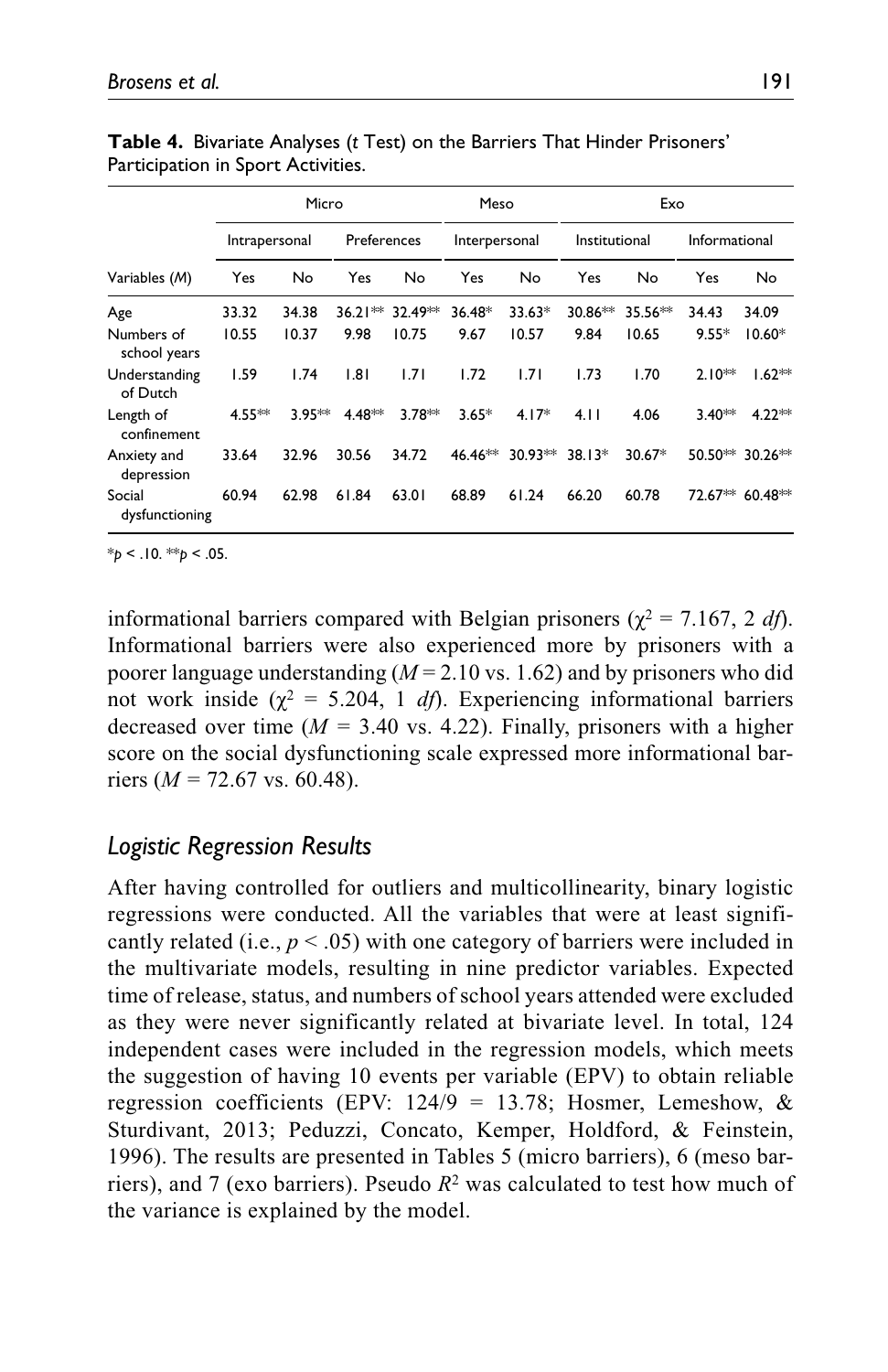|                           | Model 1: Intrapersonal<br>barriers |           |              | Model 2: Preference<br>barriers |       |              |
|---------------------------|------------------------------------|-----------|--------------|---------------------------------|-------|--------------|
|                           | β                                  | <b>SE</b> | $Exp(\beta)$ | β                               | SE    | $Exp(\beta)$ |
| Age                       | $-0.015$                           | 0.022     | 0.985        | 0.030                           | 0.021 | 1.031        |
| Gender (ref = men)        | 0.582                              | 0.639     | 1.790        | 1.058                           | 0.650 | 2.879        |
| Nationality               |                                    |           |              |                                 |       |              |
| Belgian                   | Ref.                               | Ref.      | Ref.         | Ref.                            | Ref.  | Ref.         |
| European                  | $-0.625$                           | 0.700     | 0.535        | 0.197                           | 0.645 | 1.218        |
| Non-European              | $-0.759$                           | 0.805     | 0.468        | $-1.127$                        | 0.723 | 0.324        |
| Understanding of Dutch    | $-0.259$                           | 0.521     | 0.772        | $-0.070$                        | 0.437 | 0.932        |
| Current mental health     |                                    |           |              |                                 |       |              |
| Anxiety and depression    | 0.002                              | 0.010     | 1.002        | 0.004                           | 0.009 | 1.004        |
| Social dysfunctioning     | 0.002                              | 0.012     | 1.002        | $-0.007$                        | 0.011 | 0.993        |
| Length of confinement     | 0.361                              | 0.144     | $1.435**$    | 0.344                           | 0.134 | $1.411**$    |
| Working inside            | $-0.904$                           | 0.660     | 0.405        | 1.143                           | 0.579 | $3.137**$    |
| First-time inmate         | $-0.205$                           | 0.497     | 0.815        | $-0.026$                        | 0.457 | 0.974        |
| Constant                  | $-1.785$                           | 1.329     | 0.168        | $-2.738**$                      | 1.248 | 0.065        |
| Cox and Snell $R^2$       | .077                               |           |              | .228                            |       |              |
| Nagelkerke R <sup>2</sup> | .119                               |           |              | .308                            |       |              |

**Table 5.** Logistic Regression: Predictors of Experiencing Barriers at Micro-Level  $(n = 124)$ .

The first regression model, which included intrapersonal barriers to participation in sport activities, revealed that the longer the imprisonment, the more often prisoners experienced intrapersonal barriers. Overall, the model explained 7.7% to 11.9% of the variance of intrapersonal barriers.

The second model is about having preferences for other activities as a reason for nonparticipation in sport activities. Two variables added significantly to the model. Working prisoners were 3.1 times more likely to have preferences for other activities compared with prisoners who did not work. Moreover, already having been in prison for a longer time was positively related with having other preferences than participating in sport activities. The explained variation of our model ranged from 22.8% to 30.8%.

Model 3 presents an overview of the predictors of experiencing interpersonal barriers (meso-level– table 6). Three variables emerged as significant predictors. Older prisoners, those with more feelings of anxiety and depression and more than one prison experience are more likely to face interpersonal barriers. In addition, the poorer an inmate's understanding of the Dutch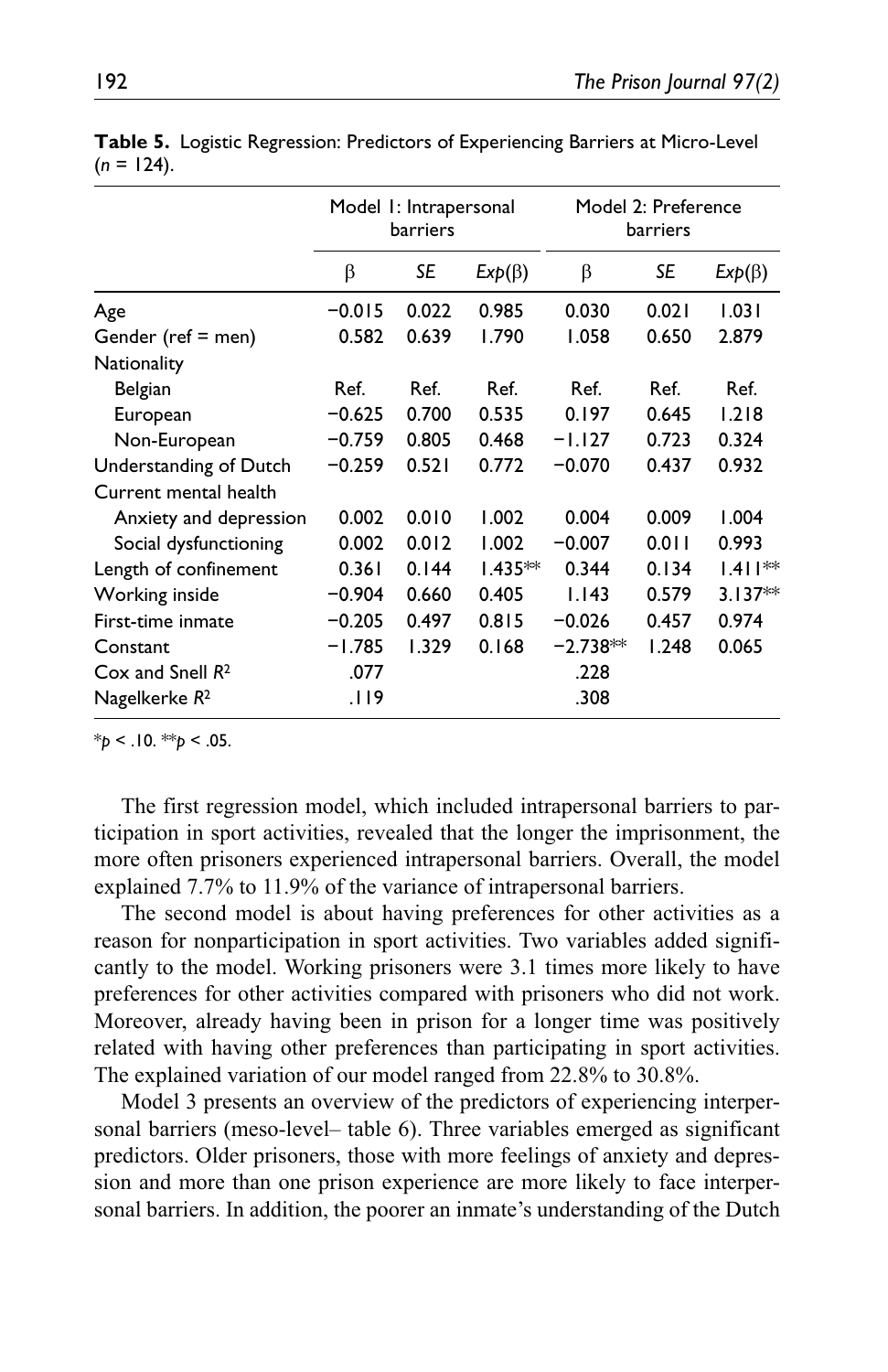|                           | Model 3: Interpersonal barriers |       |              |  |  |
|---------------------------|---------------------------------|-------|--------------|--|--|
|                           | β                               | SE    | $Exp(\beta)$ |  |  |
| Age                       | 0.069                           | 0.028 | $1.071**$    |  |  |
| Gender (ref = men)        | $-0.711$                        | 0.911 | 0.491        |  |  |
| Nationality               |                                 |       |              |  |  |
| Belgian                   | Ref.                            | Ref.  | Ref.         |  |  |
| European                  | $-0.164$                        | 0.887 | 0.849        |  |  |
| Non-European              | $-0.321$                        | 0.868 | 0.725        |  |  |
| Understanding of Dutch    | 1.021                           | 0.549 | $2.776*$     |  |  |
| Current mental health     |                                 |       |              |  |  |
| Anxiety and depression    | 0.024                           | 0.012 | $1.024**$    |  |  |
| Social dysfunctioning     | 0.016                           | 0.016 | 1.016        |  |  |
| Time served               | $-0.222$                        | 0.189 | 0.801        |  |  |
| Working inside            | 0.920                           | 0.831 | 2.508        |  |  |
| First-time inmate         | 1.486                           | 0.653 | 4.420**      |  |  |
| Constant                  | $-7.398$                        | 2.081 | $0.001**$    |  |  |
| $Cox$ and Snell $R^2$     | 168.                            |       |              |  |  |
| Nagelkerke R <sup>2</sup> | .281                            |       |              |  |  |

|               | Table 6. Logistic Regression: Predictors of Experiencing Barriers at Meso-Level |
|---------------|---------------------------------------------------------------------------------|
| $(n = 124)$ . |                                                                                 |

language, the more likely he or she is to experience interpersonal barriers. The predictors in this model explained between 16.8% and 28.1% of the variance.

Concerning the barriers at the exo-level, two regression models are presented in Table 7. One variable emerged as a significant predictor of experiencing institutional barriers (model 4). Younger prisoners were more likely to report institutional barriers that hinder their participation in sport activities. This model explained between 13.5% and 18.9% of the variance of the dependent variable.

Model 5, about the predictors of experiencing informational barriers, demonstrates that, in particular, understanding of the Dutch language was associated with this category of barriers. The poorer their understanding of the communication language, the more likely it was that informational barriers hindered their participation in sport activities. Moreover, increasing age was positively related with more informational barriers. Furthermore, the experience of informational barriers is likely to decrease when someone has been in prison for a longer time. In addition, there is a tendency for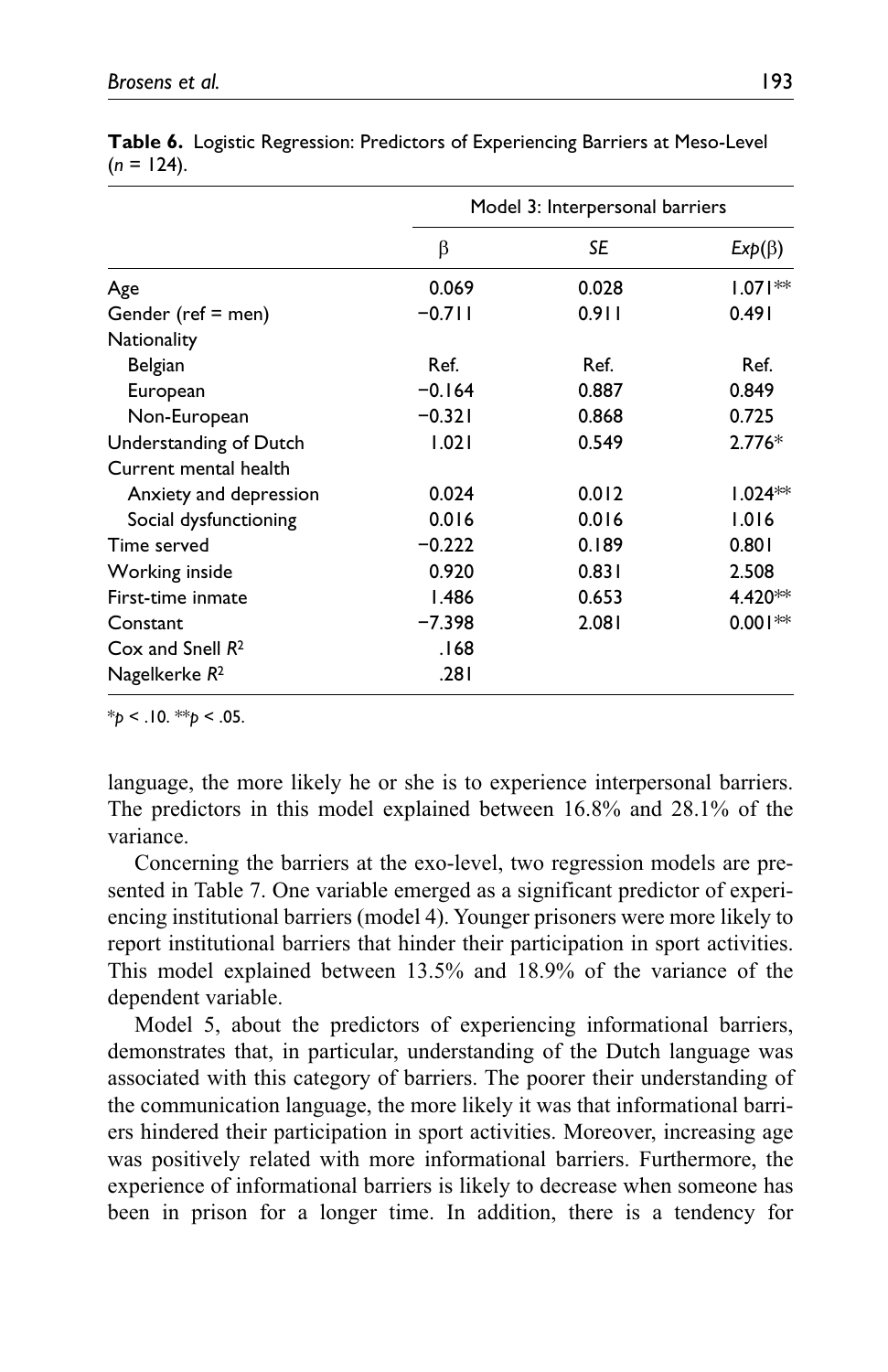|                           | Model 4: Institutional<br>barriers |           |              | Model 5: Informational<br>barriers |           |              |  |
|---------------------------|------------------------------------|-----------|--------------|------------------------------------|-----------|--------------|--|
|                           | β                                  | <b>SE</b> | $Exp(\beta)$ | β                                  | <b>SE</b> | $Exp(\beta)$ |  |
| Age                       | $-0.069$                           | 0.024     | $0.933**$    | 0.085                              | 0.036     | 1.089**      |  |
| Gender (ref = men)        | 0.320                              | 0.644     | 1.377        | $-0.120$                           | 0.981     | 0.887        |  |
| Nationality               |                                    |           |              |                                    |           |              |  |
| Belgian                   | Ref.                               | Ref.      | Ref.         | Ref.                               | Ref.      | Ref.         |  |
| European                  | 0.161                              | 0.633     | 1.175        | $-1.529$                           | 1.548     | 0.217        |  |
| Non-European              | 0.810                              | 0.638     | 2.249        | 0.380                              | 1.096     | 1.462        |  |
| Understanding of Dutch    | $-0.253$                           | 0.417     | 0.776        | 2.171                              | 0.788     | 8.768**      |  |
| Current mental health     |                                    |           |              |                                    |           |              |  |
| Anxiety and depression    | 0.008                              | 0.009     | 1.008        | 0.031                              | 0.016     | $1.032*$     |  |
| Social dysfunctioning     | 0.007                              | 0.011     | 1.007        | 0.022                              | 0.020     | 1.023        |  |
| Time served               | 0.140                              | 0.129     | 1.150        | $-0.583$                           | 0.261     | $0.558**$    |  |
| Working inside            | $-0.720$                           | 0.603     | 0.487        | $-0.395$                           | 1.515     | 0.673        |  |
| First-time inmate         | $-0.417$                           | 0.452     | 0.659        | $-0.565$                           | 0.789     | 0.568        |  |
| Constant                  | 0.639                              | 1.170     | 1.895        | $-8.320$                           | 2.340     | $0.000*$     |  |
| Cox and Snell $R^2$       | .135                               |           |              | .280                               |           |              |  |
| Nagelkerke R <sup>2</sup> | 189.                               |           |              | .497                               |           |              |  |

**Table 7.** Logistic Regression Models: Predictors of Experiencing Barriers at Exo-Level (*n* = 124).

\**p* < .10. \*\**p* < .05.

informational barriers to be experienced more by those prisoners with greater feelings of depression and anxiety. In total, between 28.0% and 49.7% of the variance of informational barriers is explained by Model 5.

## **Discussion and Conclusion**

The aim of this study was to use the ecological model to investigate the barriers that hinder prisoners' participation in sport activities in a remand prison in Belgium. The ecological model is applied as it offers a systematic approach for classifying the barriers, and suggesting interventions to alleviate or eliminate the barriers of a specific category.

The results indicate that not participating in sport activities is especially determined by a specific group of factors at the micro-level (i.e., having preferences for other activities) and exo-level (i.e., institutional barriers). Nevertheless, also the other categories of barriers (i.e., interpersonal micro, intrapersonal—meso, and informational—exo) have an influence to some extent. To design interventions for increased sports activity, it is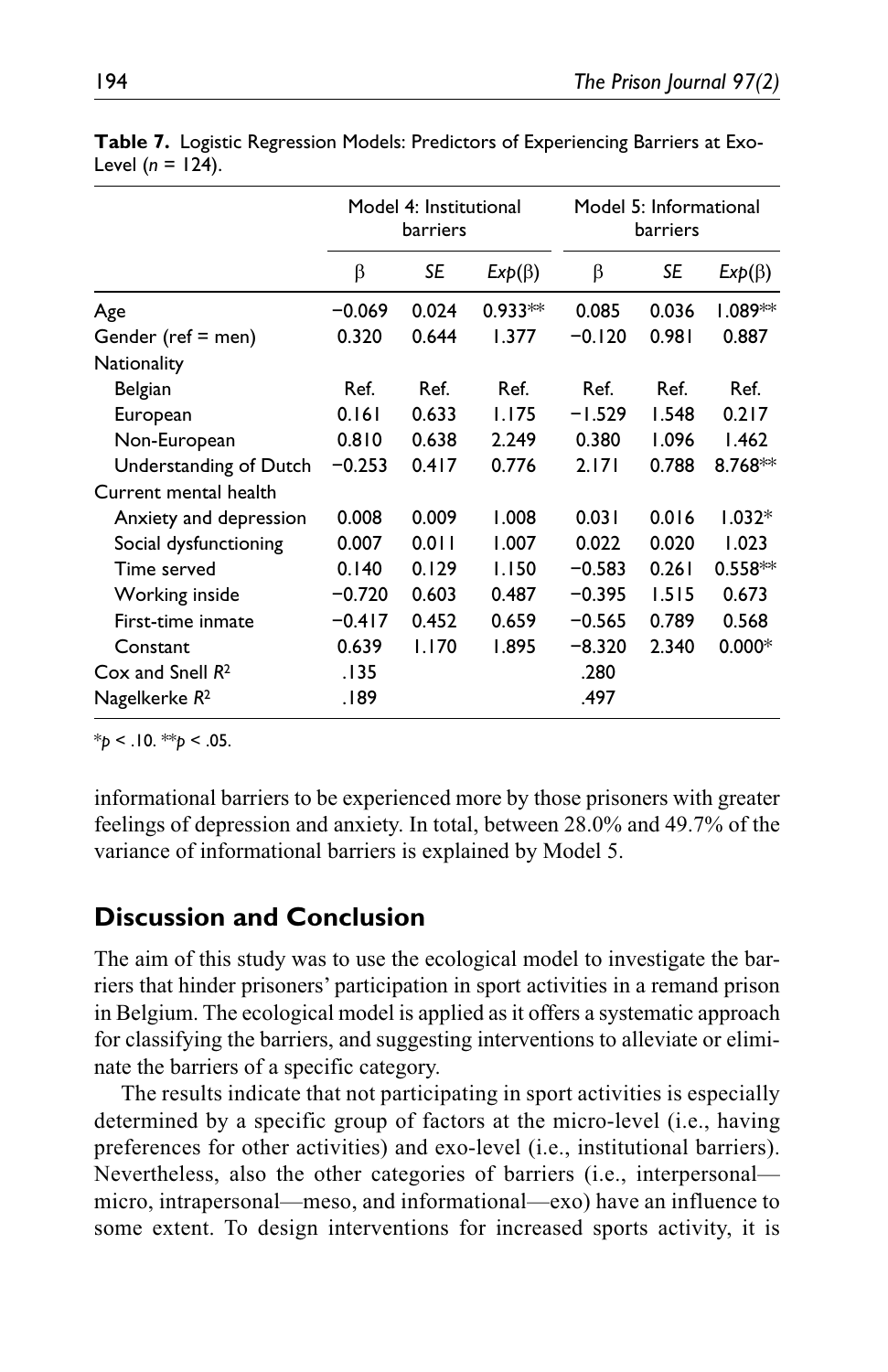important to consider the factors that can predict prisoners' experience of the distinct barrier categories. Although international literature has investigated the relationship between participation in sport activities in prison and different factors (e.g., age, gender, ethnicity, time of confinement; Lewis & Meek, 2012; Meek, 2014), there is no research that links these factors with experiencing the different types of barriers. The results of the logistic regression models in this study demonstrate that age and time served are decisive factors in particular. Both factors emerged as a predictor in three models of barriers. The older the prisoners are, the more often interpersonal barriers hinder their participation. Previous research has also shown that older prisoners give several social reasons to explain their nonparticipation in sport activities: "being afraid of physical fights" and "not wanting to compete with the faster and more agile younger inmates" (Leigey, 2007). Older prisoners are also more likely to be confronted with informational barriers. Providing an explanation for this is more challenging. Further research could indicate whether activity organizers are, for instance, selective in providing information, because sport activities are mostly geared toward the majority population (i.e., younger inmates; Snyder, Wormer, van Chadha, & Jaggers, 2009). Moreover, Aday (2006) states that older inmates particularly need more encouragement to become involved in this kind of activities. Younger prisoners, on the other hand, are more likely to experience institutional barriers. As younger prisoners are more likely to take part in sports, it is a realistic conclusion that they are more frequently confronted with the limited range of sport activities available. Getting no answer to their report note (i.e., the request to register for sport activities) is another institutional barrier. Further research could reveal the reasons why activity organizers do not always give an answer to the requests.

Regarding time served, prisoners who recently arrived in prison are more frequently confronted with informational barriers. It is possible that as time passes, more prisoners are aware of both the activities offered and the enrollment procedure. On the other hand, some prisoners who have been in prison for a longer period of time are also hindered in their attempts to participate, more specifically by intrapersonal barriers and having preferences for other activities. Offering an explanation for why the experience of these barriers is higher among those with a longer current sentence length is difficult. Further research could investigate this more in depth. Meek (2014) indicates that low participation rates in sport activities could be explained by the possibility that these activities clash with other regime activities (e.g., work, education). However, why having other preferences is indicated more by prisoners with a longer length of stay remains unclear.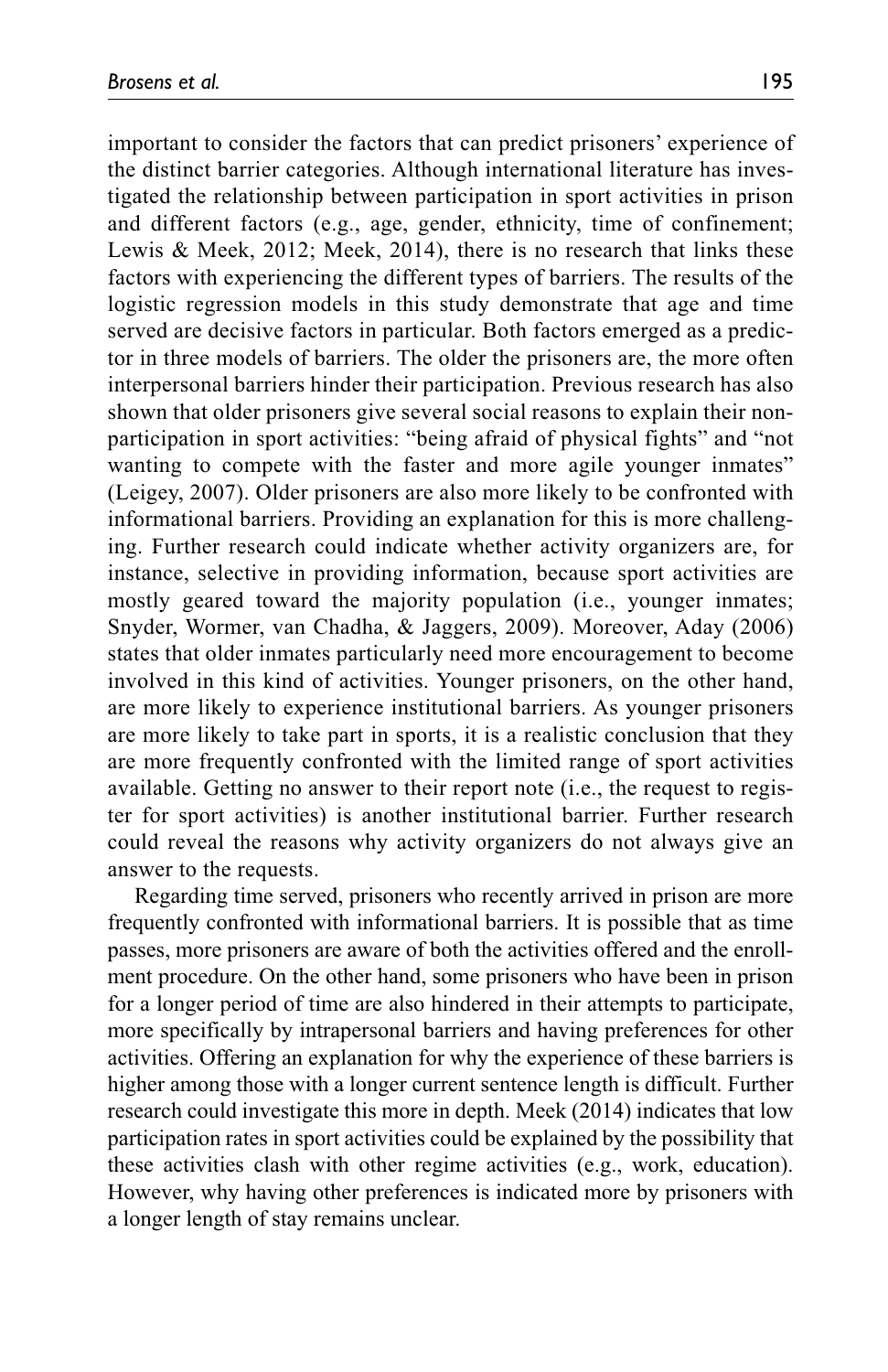Previous research has shown that foreign national prisoners experience different language problems during their detention (Barnoux & Wood, 2013). Language understanding (in this case understanding of the Dutch language) also seems to be an influencing factor for experiencing different kinds of barriers that hinder participation in sport activities. Informational and interpersonal barriers are more often reported by prisoners with a poor understanding of this language. In addition, these barriers are also more apparent for those prisoners with higher feelings of anxiety and depression. Although information about sport activities is available in different languages (flyers and posters), it seems that the better the language understanding, the greater the chance of getting involved. That having a poorer understanding of the Dutch language is linked with experiencing more interpersonal barriers can possibly be explained by the fact that these barriers are about social interactions with other inmates, supervisors, and sport coaches, and that some of these interactions rely on verbal communication. Giving an explanation as to why these two categories of barriers are associated with greater feelings of anxiety and depression is difficult. Additional research could provide further insights into this issue.

Finally, the factors of whether someone is a first-time inmate, and whether or not someone does prison work, are each associated with one category of barriers. Working prisoners more frequently express preferences for other activities than sport. As one of the possibilities is "preferring to work," it is a sound conclusion that these barriers are more frequently expressed by those who work inside. Finally, prisoners who have been in prison several times are more likely to face interpersonal barriers than first-time inmates. Further research into the social networks inside prison may show whether there are differences between the networks of first-time inmates and those of prisoners with more than one prison experience.

### **Limitations**

The present study has several limitations that should be considered when reviewing and interpreting the results. First, because the study took place in one remand prison in Belgium, additional research is needed to see whether prisoners in other (remand) prisons experience the same barriers, and to determine whether there are differences in the profile of those who indicate these barriers. Furthermore, an integration of our categories of barriers and those of Meek (2014) and Meek and Lewis (2014b) is needed. Because the studies were carried out around the same period, it was impossible to build on each other's work. Consequently, not all the barriers investigated are similar. For instance, Meek notes that sometimes prisoners are not freed from their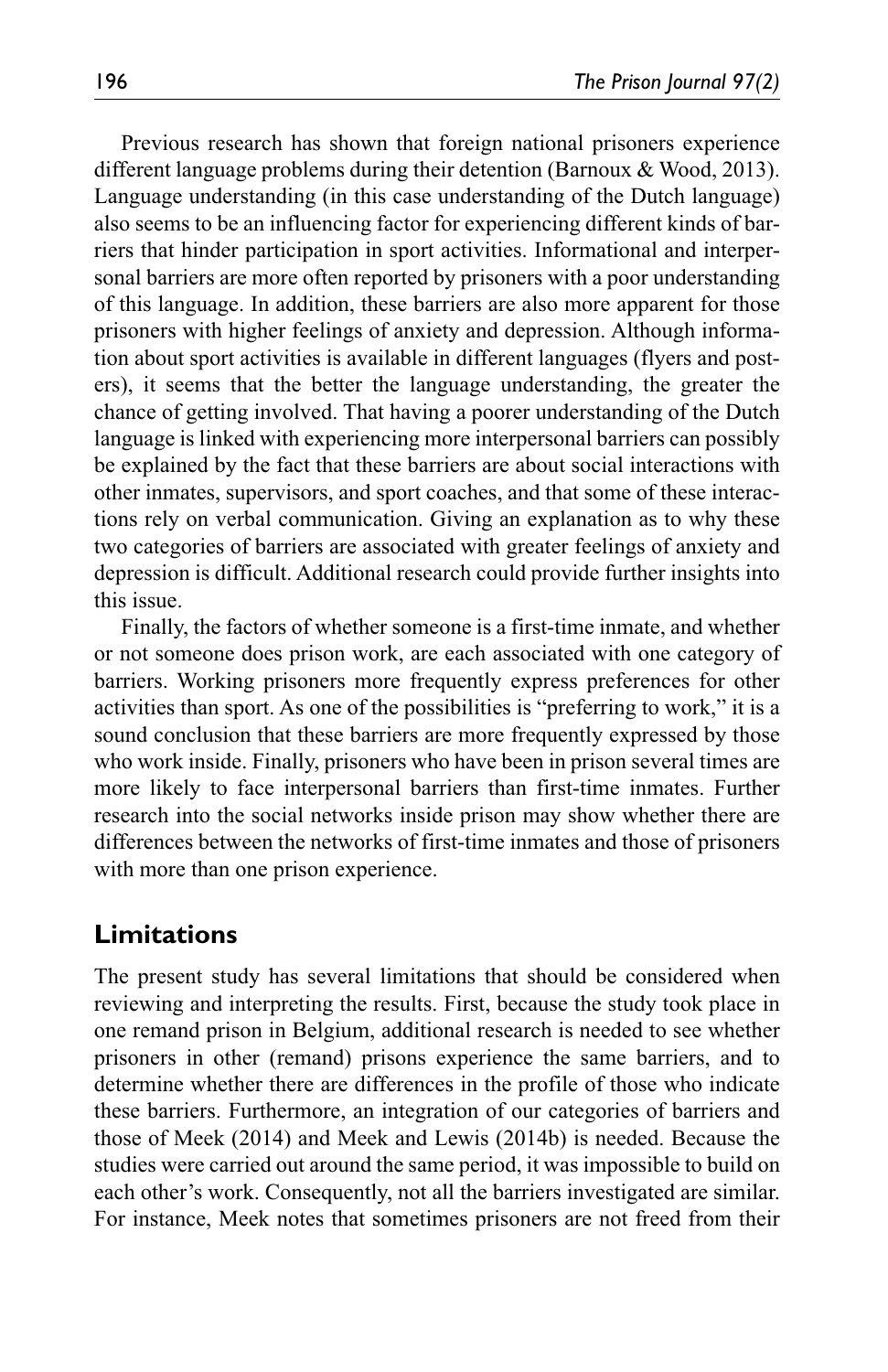cells in time and that prisoners do not participate in sport activities because they see it as a form of punishment. In our study, these barriers were not included, but other kinds of hindrances (e.g., interpersonal barriers) were introduced. Future research could combine the barriers from these different studies.

In addition, our sample was relatively small. It is possible that a larger sample size could explain more of the variance of the barriers. Finally, other researchers have applied the ecological framework to participation in sport activities (outside prison) and added an extra type of behavioral determinant: physical environment factors (exo). These factors concern the actual physical context in which the sport activities occur (e.g., Gyurcsik et al., 2006; Sallis et al., 1998). Unfortunately, this category was not included in our study.

Nevertheless, despite these limitations, our study provides an insight into the reasons for nonparticipation in sports, and the features that are associated with these barriers. Based on this knowledge, policy makers and activity organizers can try to anticipate these barriers and strive to make the activities available for everyone who wants to take part in sports. Because nonparticipation in sport activities is determined by factors at various ecological levels (i.e., micro-, meso- and exo-level), we discuss separately the possible interventions at each level.

First, as the exo-level stresses the role of organizations in affecting behavior (Bronfenbrenner, 1979), it seems easiest to anticipate the barriers at this level and especially the information barriers, although this is a less commonly experienced category of barriers. This kind of barrier can be overcome through innovative practices (Meek & Lewis, 2014b). For instance, it is primarily prisoners who have difficulties with the Dutch language who do not participate in sport activities because of informational hindrances. Research has shown that taking part in sports is helpful in developing language skills (Doherty & Taylor, 2007). For this reason, it could be interesting to make use of multi-channel communication (Meek & Lewis, 2014b) and focus on both written and oral communication. Written information (i.e., flyers and posters) about the sport activities can be made available in different languages. For oral communication, different social networks can play a role. Research has shown that a wide range of social networks can have an influence on the participation of prisoners in prison programs: for example, fellow inmates, activity organizers, prison guards, friends and family members outside prison (Brosens, De Donder, Vanwing, Dury, & Verté, 2014). Informational barriers are also frequently indicated by older people and prisoners who have recently arrived in prison. Special attention might be paid to these groups in disseminating information about sport activities. Another category of barriers at exolevel is the institutional barriers. Receiving no answer to a report note (i.e.,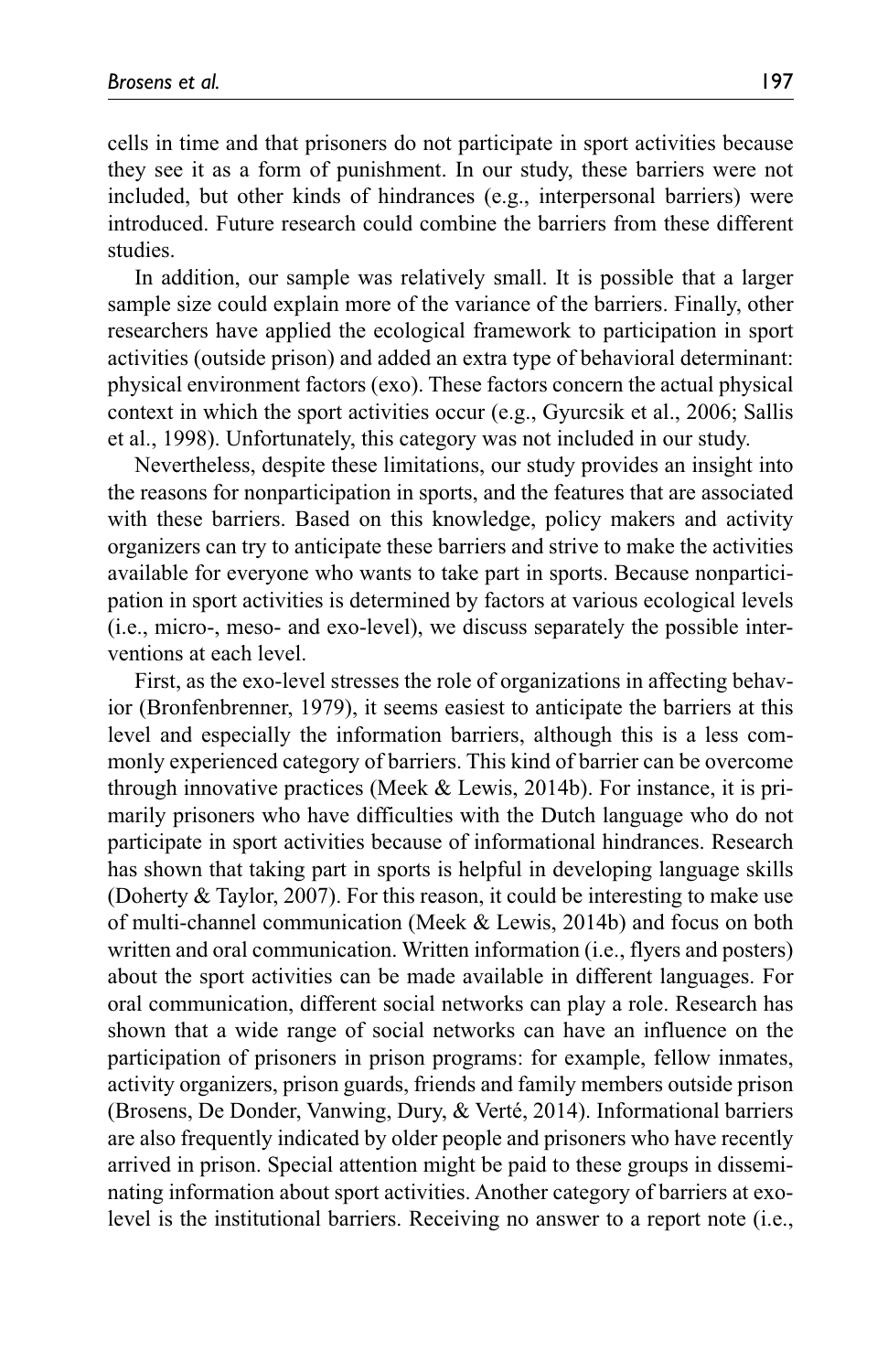request to register) and waiting lists are the most frequently indicated barriers within this category. As indicated previously, further research can provide insights into the reasons why activity organizers do not always respond to report notes. Possible reasons could be, for instance, the waiting lists, or not receiving the report notes from the prison guards. Eliminating the waiting list would be more difficult because of financial and infrastructural constraints.

Second, also anticipating the barriers at the micro-level seems to be possible by means of practical interventions. Intrapersonal barriers are experienced more by older prisoners. Sport activities are usually geared to the majority population (i.e., younger prisoners; Snyder et al., 2009), and sometimes older prisoners do not take part because they do not want to compete with younger inmates (Leigey, 2007). A solution might be to organize separate sport sessions for older prisoners to meet their needs. Furthermore, the most commonly occurring category of micro barriers is having preferences for other activities than sport, like going to work, receiving visitors and going outside for fresh air. People who are already for a longer time in prison in particular experience this kind of barrier. The ideal situation would be for the different activities to take place at different times, so that people who work during the day can take part in sports during the evening, for instance.

Finally, anticipating the barriers at the meso-level seems to be the most difficult, as it includes the social interactions within the prison. "I do not want to get into a fight" and "I do not want to be a burden for the prison guards" are the most frequently indicated barriers. Unfortunately, we are not able to make suggestions to anticipate the tensions between prisoners. To alleviate the feeling of being a burden for the prison guards, sensitization of the latter group about the usefulness of sport activities would be a possibility.

#### **Declaration of Conflicting Interests**

The author(s) declared no potential conflicts of interest with respect to the research, authorship, and/or publication of this article.

#### **Funding**

The author(s) received no financial support for the research, authorship, and/or publication of this article.

#### **References**

Aday, R. H. (2006). Ageing prisoners. In B. Berkman (Ed.), *Handbook of social work in health and aging* (pp. 231-241). New York, NY: Oxford University Press.

Barnoux, M., & Wood, J. (2013). The specific needs of foreign national prisoners and the threat to their mental health from being imprisoned in a foreign country. *Aggression and Violent Behavior*, *18*, 240-246.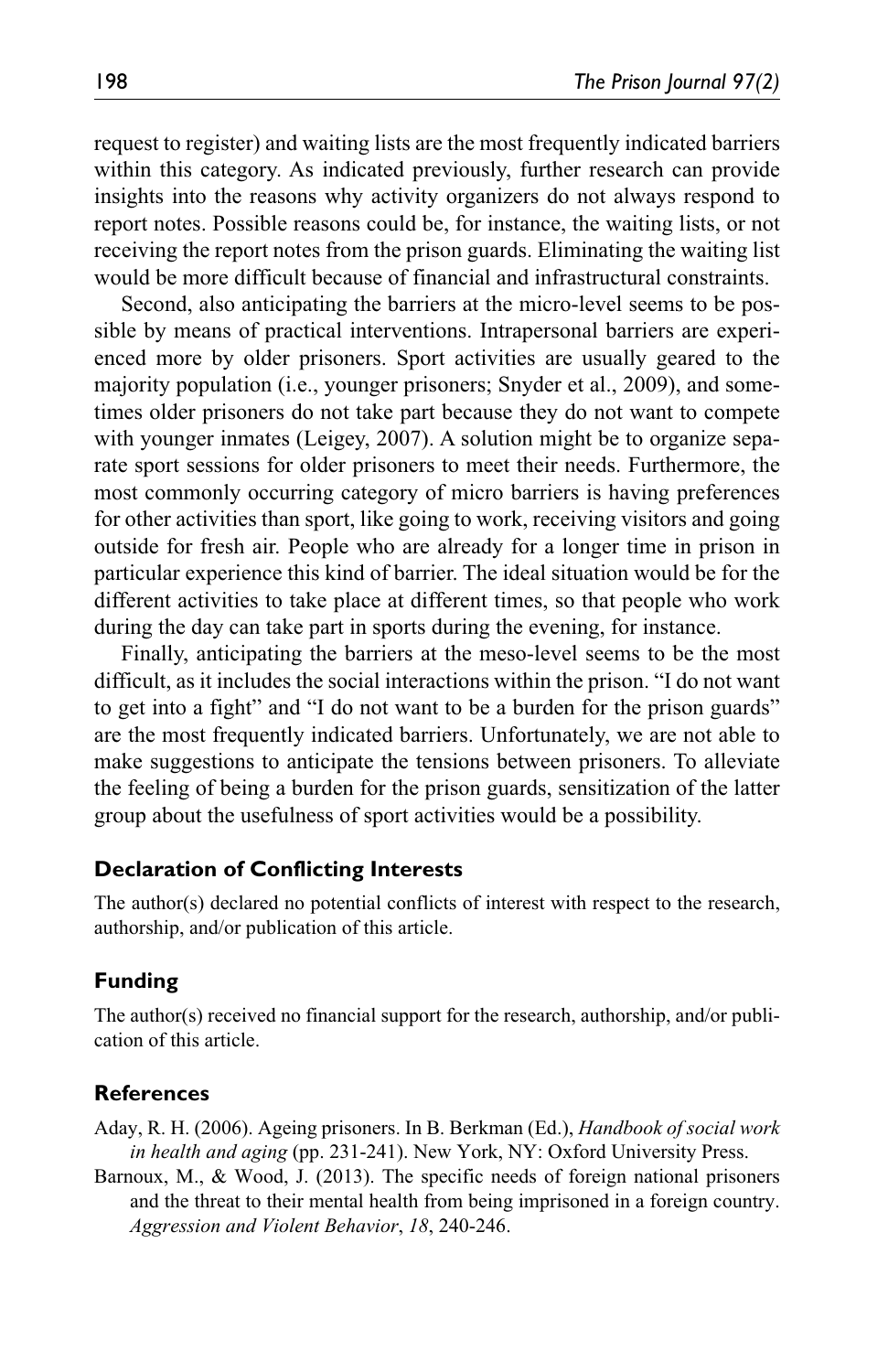- Bronfenbrenner, U. (1979). *The ecology of human development: Experiments by nature and design*. Cambridge, MA: Harvard University Press.
- Brosens, D. (2013). Participation in prison programmes: Encouraging and discouraging factors. In P. Ponsaers, A. Crawford, J. de Maillard, J. Shapland & A. Verhage (Eds.), *Crime, violence, justice and social order: Monitoring contemporary security issues* (pp. 275-298). Antwerp, Belgium: Maklu.
- Brosens, D., De Donder, L., Vanwing, T., Dury, S., & Verté, D. (2014). Lifelong learning programs in prison: Influence of social networks on participation. *Procedia—Social and Behavioral Sciences*, *116*, 518-523.
- Buckaloo, B. J., Krug, K. S., & Nelson, K. B. (2009). Exercise and the low-security inmate: Changes in depression, stress, and anxiety. *The Prison Journal*, *89*, 328-343.
- Cashin, A., Potter, E., & Butler, T. (2008). The relationship between exercise and hopelessness in prison. *Journal of Psychiatric and Mental Health Nursing*, *15*(1), 66-71.
- Chinn, D. J., White, M., Harland, J., Drinkwater, C., & Raybould, S. (1999). Barriers to physical activity and socioeconomic position: Implications for health promotion. *Journal of Epidemiology & Community Health*, *53*, 191-192.
- Committee of Ministers. (2006). *Recommendation Rec(2006)2 of the Committee of Ministers to member states on the European prison rules*. Retrieved from [http://](http://www.refworld.org/docid/43f3134810.html) [www.refworld.org/docid/43f3134810.html](http://www.refworld.org/docid/43f3134810.html)
- Condon, L., Hek, G., & Harris, F. (2008). Choosing health in prison: Prisoners' views on making healthy choices in English prisons. *Health Education Journal*, *67*, 155-166.
- Cooper, C., & Berwick, S. (2001). Factors affecting psychological well-being of three groups of suicide-prone prisoners. *Current Psychology*, *20*, 169-182.
- Coyle, A., Fair, H., Jacobson, J., & Walmsley, R. (2016). *Imprisonment worldwide. The current situation and an alternative future*. University of Bristol: Policy Press.
- Daskapan, A., Tuzun, E. H., & Eker, L. (2006). Perceived barriers to physical activity in university students. *Journal of Sports Science & Medicine*, *5*, 615-620.
- Devís-Devís, J., Peirró-Veler, C., & Martos-García, D. (2012). *Final report: "Prisoners on the move!"* (Annex 2: "Sport and physical activity in European prisons: A perspective from sport personnel.") Retrieved from [http://www.](http://www.prisonersonthemove.eu/images/Annex%202%20-%20Sport%20and%20physical%20activity%20in%20european%20prisons%20UVEG.pdf) [prisonersonthemove.eu/images/Annex%202%20-%20Sport%20and%20physi](http://www.prisonersonthemove.eu/images/Annex%202%20-%20Sport%20and%20physical%20activity%20in%20european%20prisons%20UVEG.pdf)[cal%20activity%20in%20european%20prisons%20UVEG.pdf](http://www.prisonersonthemove.eu/images/Annex%202%20-%20Sport%20and%20physical%20activity%20in%20european%20prisons%20UVEG.pdf)
- Digennaro, S. (2010). Playing in the jail: Sport as psychosocial tool for inmates. *International Review on Sport & Violence*, *2*, 4-24.
- Doherty, A., & Taylor, T. (2007). Sport and physical recreation in the settlement of immigrant youth. *Leisure*, *31*, 27-55.
- Elger, B. S. (2009). Prison life: Television, sports, work, stress and insomnia in a remand prison. *International Journal of Law and Psychiatry*, *32*, 74-83.
- Frey, J. H., & Delaney, T. (1996). The role of leisure participation in prison. *Journal of Offender Rehabilitation*, *23*, 79-89.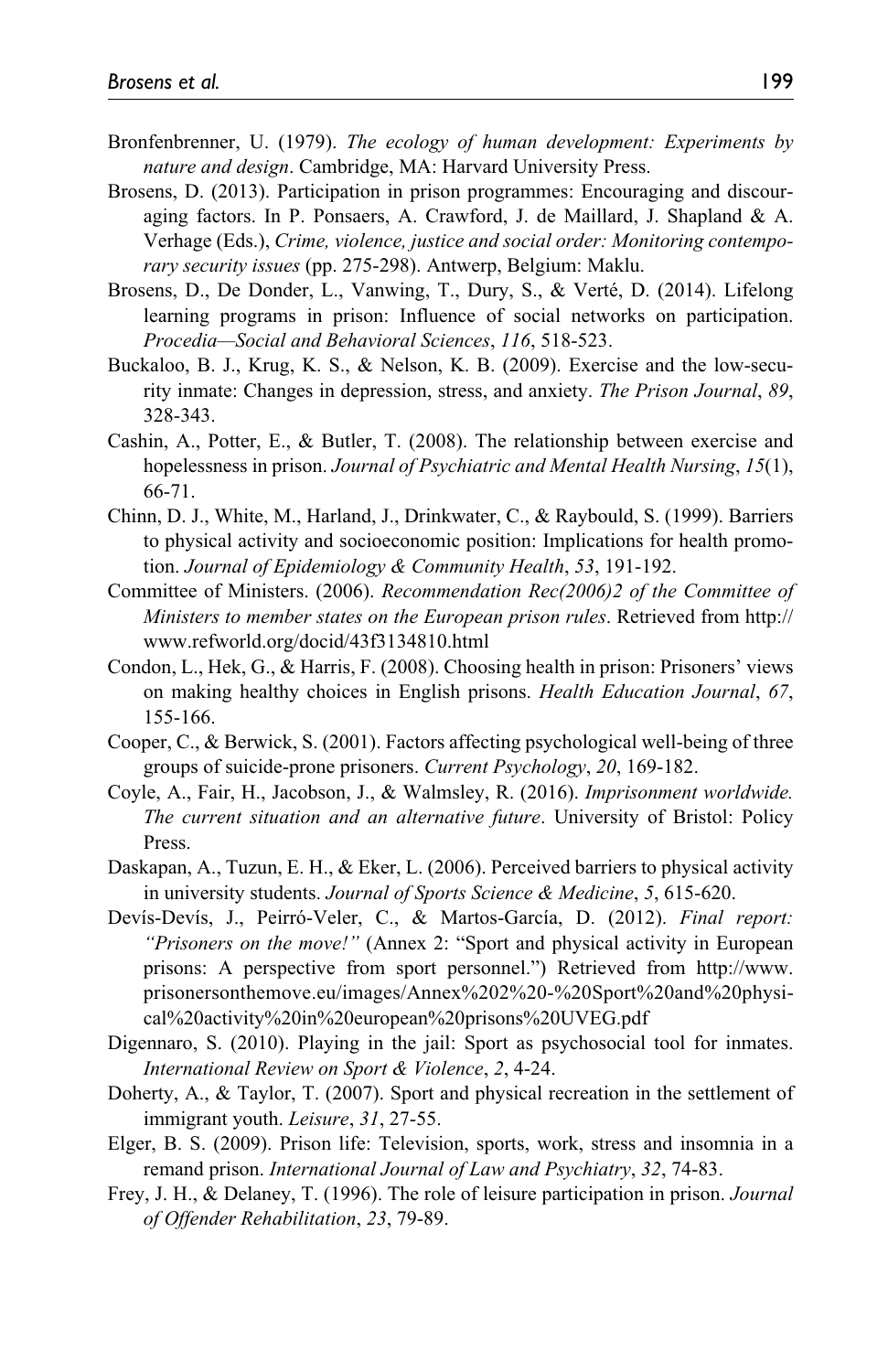- Gallant, D., Sherry, E., & Nicholson, M. (2015). Recreation or rehabilitation? Managing sport for development programs with prison populations. *Sport Management Review*, *18*(1), 45-56.
- Gomez-Lopez, M., Granero Gallegos, A., & Baena Extremera, A. (2010). Perceived barriers by university students in the practice of physical activities. *Journal of Sports Science & Medicine*, *9*, 374-381.
- Gyurcsik, N. C., Spink, K. S., Bray, S. R., Chad, K., & Kwan, M. (2006). An ecologically based examination of barriers to physical activity in students from grade seven through first-year university. *Journal of Adolescent Health*, *38*, 704-711.
- Hosmer, D. W., Lemeshow, S., & Sturdivant, R. X. (2013). *Applied logistic regression* (3rd ed.). Hoboken, NJ: John Wiley.
- Johnsen, B. (2001). *Sport, masculinities and power relations in prison* (Doctoral dissertation). Norwegian University of Sport and Physical Education, Oslo.
- Leigey, M. E. (2007). *Life while serving life: Examining the correctional experiences of older inmates serving a life without parole sentence* (Doctoral dissertation): University of Delaware, Newark.
- Lewis, G., & Meek, R. (2012). Sport and physical education across the secure estate: An exploration of policy and practice. *Criminal Justice Matters*, *90*(1), 32-34.
- Martos-García, D., Devís-Devís, J., & Sparkes, A. C. (2009). Sport and physical activity in a high security Spanish prison: An ethnographic study of multiple meanings. *Sport, Education and Society*, *14*, 77-96.
- McLeroy, K. R., Bibeau, D., Steckler, A., & Glanz, K. (1988). An ecological perspective on health promotion programs. *Health Education Quarterly*, *15*, 351-377.
- Meek, R. (2014). *Sport in prison: Exploring the role of physical activity in correctional settings*. London, England: Routledge.
- Meek, R., & Lewis, G. (2014a). The impact of a sports initiative for young men in prison: Staff and participant perspectives. *Journal of Sport & Social Issues*, *38*, 95-123.
- Meek, R., & Lewis, G. (2014b). Promoting well-being and desistance through sport and physical activity: The opportunities and barriers experienced by women in English prisons. *Women & Criminal Justice*, *24*, 151-172.
- Nelson, M., Specian, V. L., Tracy, N. C., & DeMello, J. J. (2006). The effects of moderate physical activity on offenders in a rehabilitative program. *Journal of Correctional Education*, *57*, 276-285.
- Ozano, K. A. (2008). *The role of physical education, sport and exercise in a female prison* (Doctoral dissertation). University of Chester, UK
- Peduzzi, P., Concato, J., Kemper, E., Holdford, T. R., & Feinstein, A. R. (1996). A simulation study of the number of events per variable in logistic regression analysis. *Journal of Clinical Epidemiology*, *49*, 1373-1379.
- Sabo, D. (2001). Doing time, doing masculinity: Sports and prison. In T. Sabo, T. A. Kupers & W. London (Eds.), *Prison masculinities* (pp. 61-66). Philadelphia, PA: Temple University Press.
- Sallis, J., Bauman, A., & Pratt, M. (1998). Environmental and policy interventions to promote physical activity. *American Journal of Preventive Medicine*, *15*, 379-397.